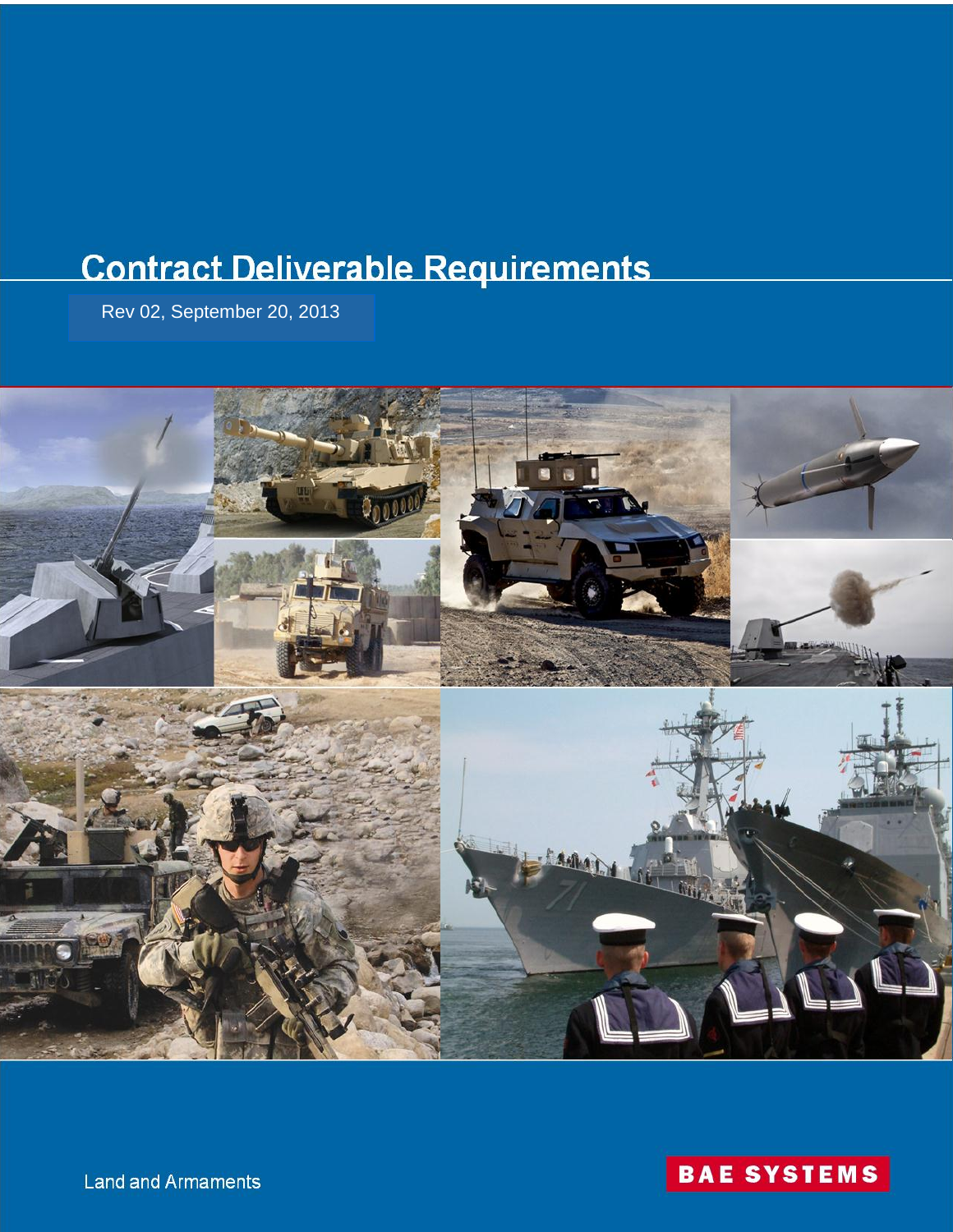| <b>Rev</b> | <b>Date</b> | <b>Change Description</b>                                                                   | <b>Approved By</b> | <b>Template</b><br><b>Rev</b> |
|------------|-------------|---------------------------------------------------------------------------------------------|--------------------|-------------------------------|
| 00         | 11/27/12    | <b>New Document Release</b>                                                                 |                    | 06                            |
| 01         | 9/3/13      | Added verbiage to CDR 017, deleted 071,                                                     | Tom Frazho         | 07                            |
| 02         | 9/20/13     | Added verbiage to 001, 032, changed<br>verbiage to 057, 058, 059, 060, 061, 063,<br>and 068 | Tom Frazho         | 07                            |
|            |             |                                                                                             |                    |                               |

Approved By Signature **Date:** Date:

Lifes

 $9 - 20 - 2013$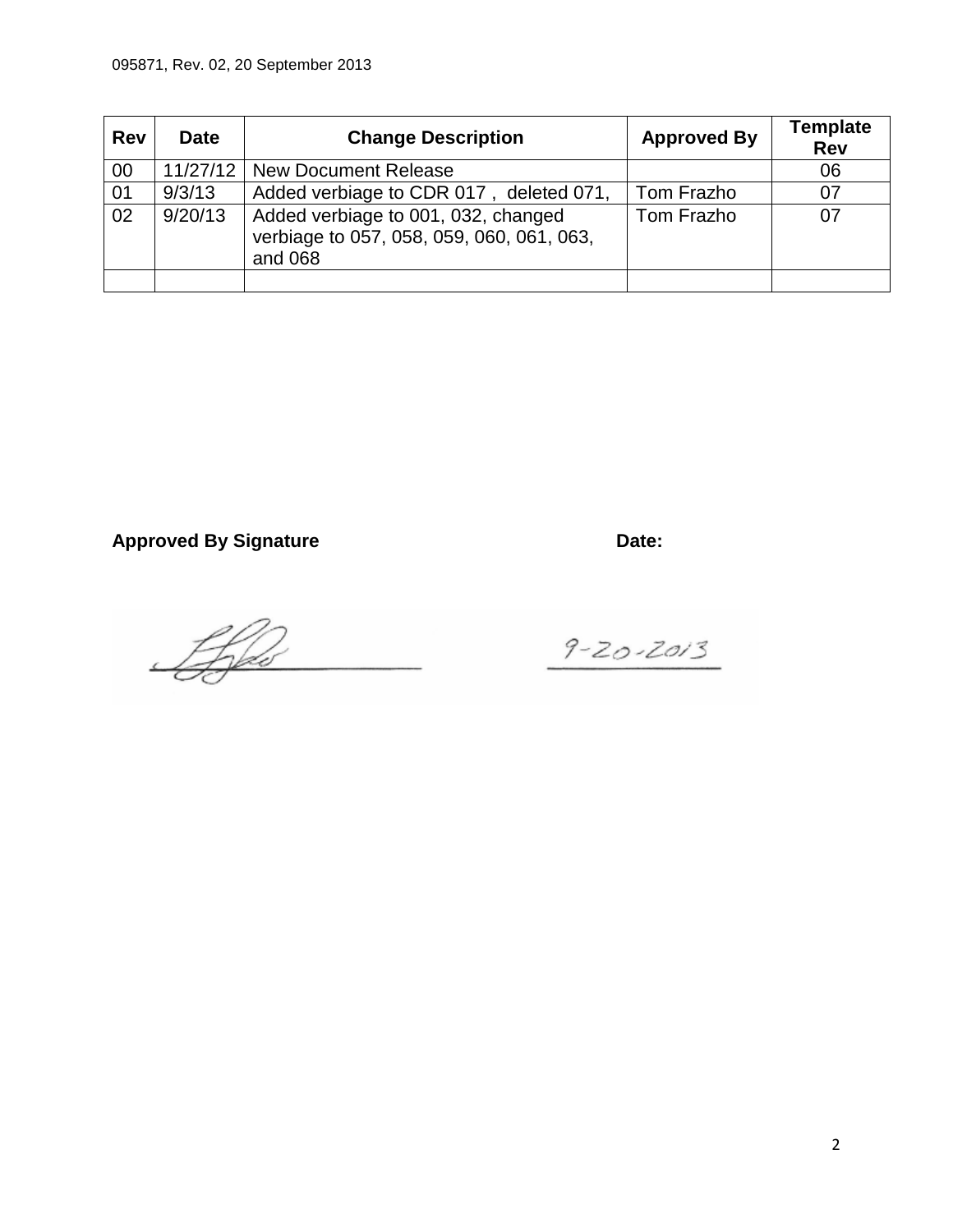# **Contents**

| Α.                                                        |
|-----------------------------------------------------------|
| В.                                                        |
|                                                           |
|                                                           |
|                                                           |
| . 15                                                      |
| Α.                                                        |
| В.                                                        |
| Quench and Temper (Core Hardness Not Specified)  16<br>C. |
| D.                                                        |
| Е.                                                        |
| F.                                                        |
| G.                                                        |
|                                                           |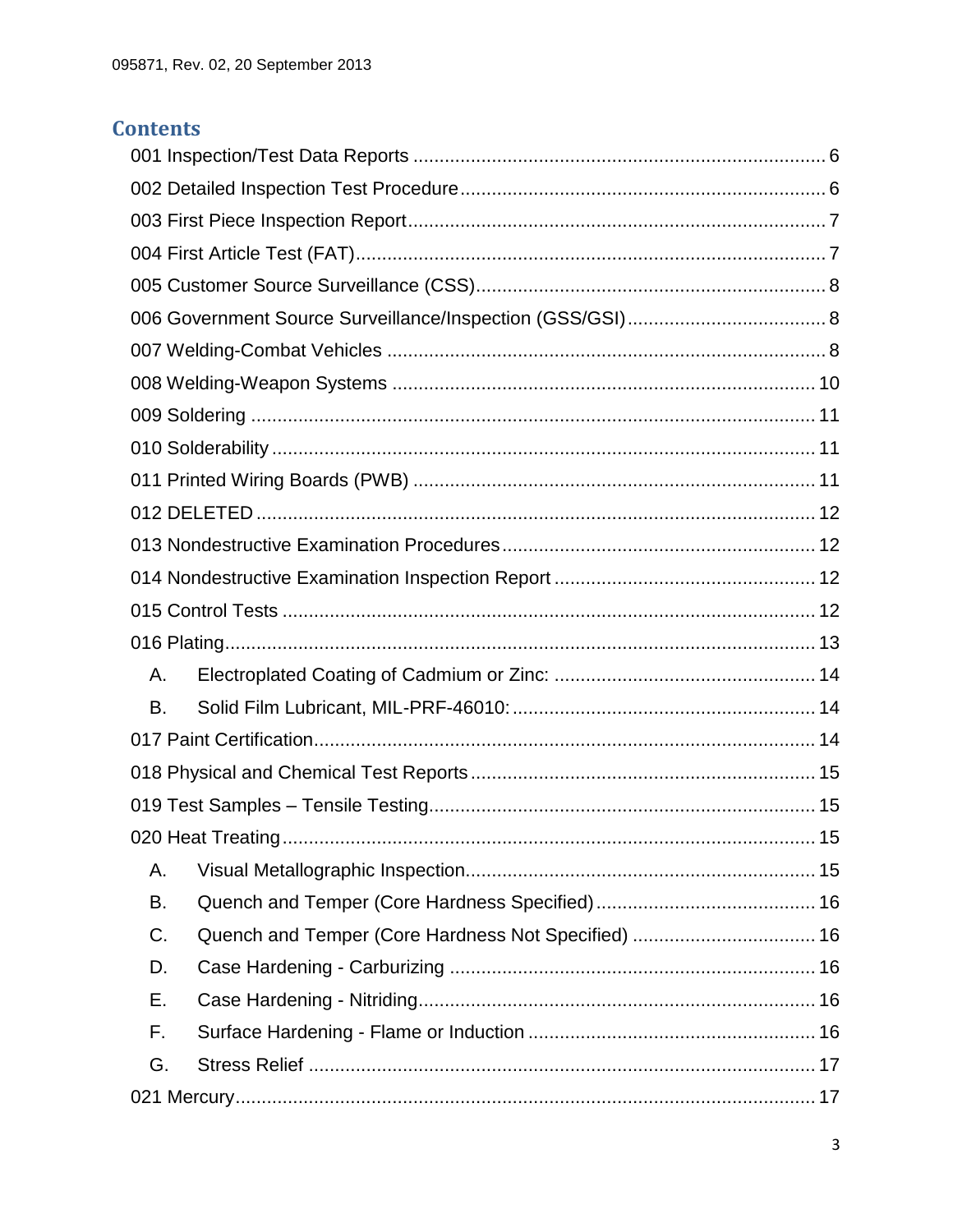|             | 21 |
|-------------|----|
|             |    |
| Α.          |    |
| В.          |    |
| $C_{\cdot}$ |    |
| D.          |    |
|             |    |
|             |    |
|             |    |
|             |    |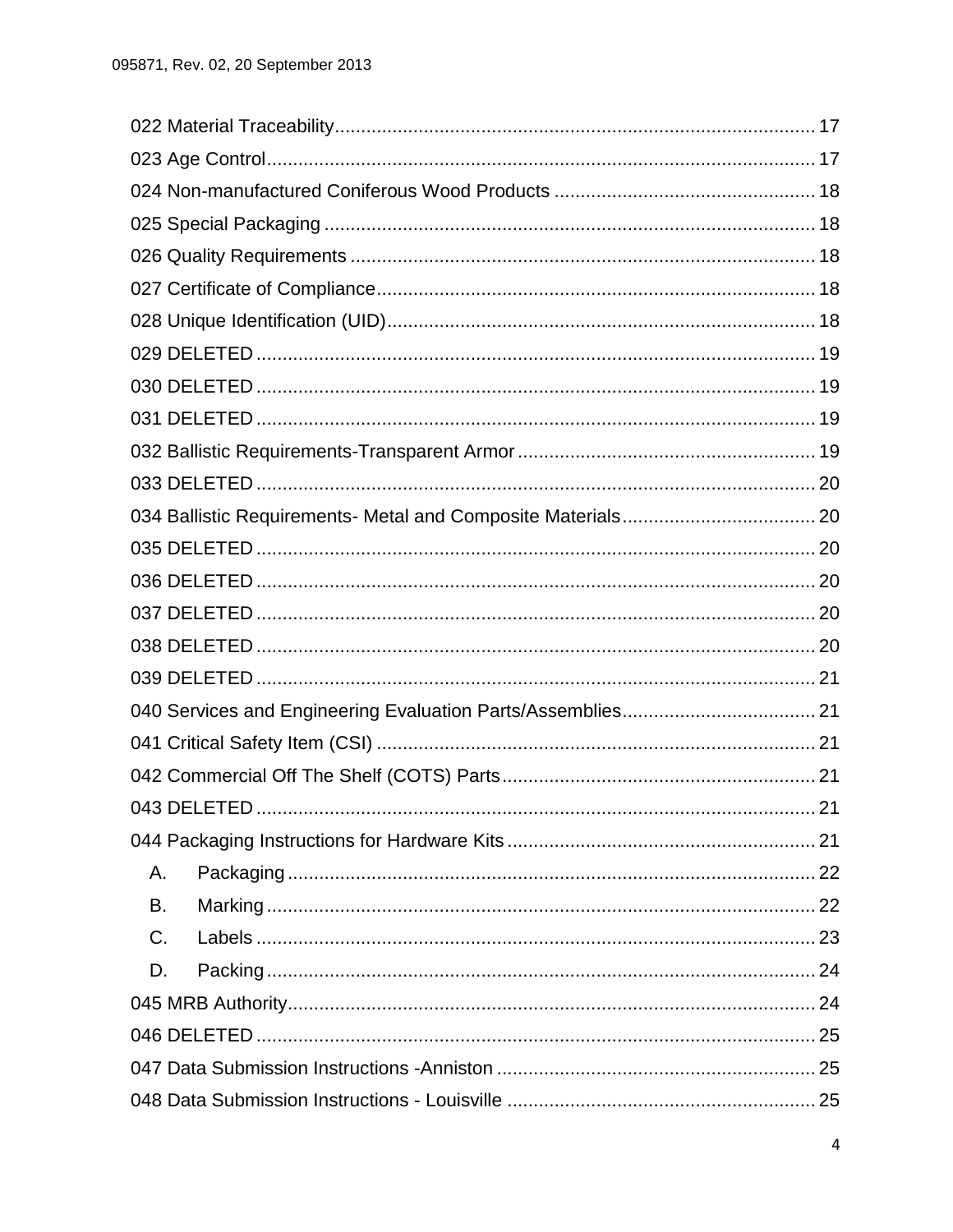|    | 34 |
|----|----|
|    |    |
|    |    |
|    |    |
|    |    |
|    |    |
|    |    |
|    |    |
|    |    |
| Α. |    |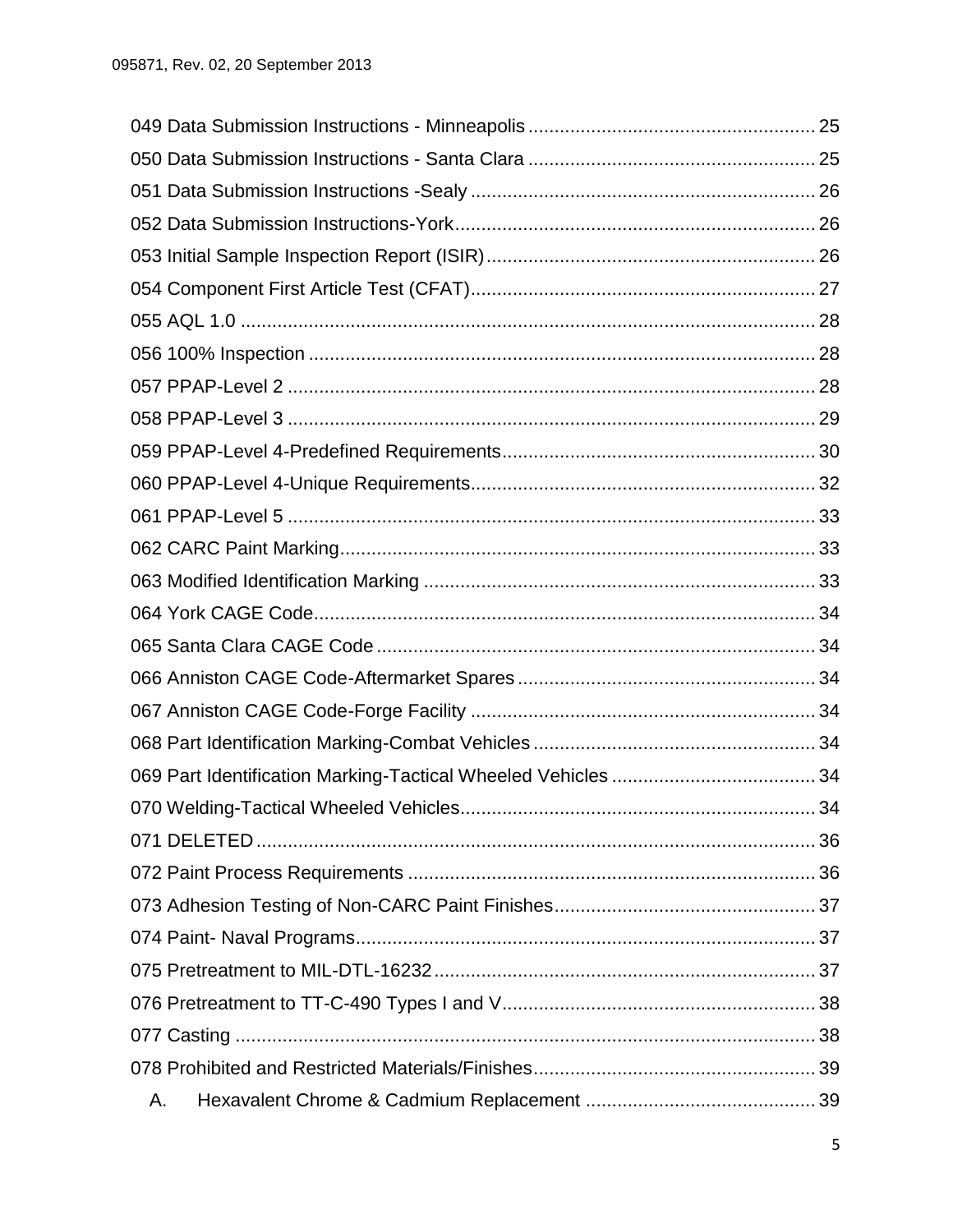## <span id="page-5-0"></span>**001 Inspection/Test Data Reports**

All of Supplier's actual inspection/test data for the specified item shall be submitted by the Supplier to BAE Systems on a suitable form. The data shall be submitted with the shipment of the item. As applicable, the data shall include the following information:

- Part Number
- Serial Number
- Quantity of parts
- Identification of each characteristic inspected/tested to include but not limited to: dimensional coordinates, drawing notes, (e.g., protective coatings, chemical and physical properties), etc. A ballooned drawing (all characteristics, including drawing notes, numbered) shall accompany the report to identify the characteristics inspected.
- Actual Inspection/test results
- Date of inspection/test
- Inspector's signature, stamp or initials
- Indication of First Piece (when applicable)

# <span id="page-5-1"></span>**002 Detailed Inspection Test Procedure**

The Supplier shall prepare and maintain a written, detailed inspection/test procedure for the subject item. Prior to the start of inspection, the Supplier shall submit the procedure(s) to the BAE Systems in accordance with the Data Submission Instructions for this part. Each procedure shall contain the following information:

- Part Number
- **•** Procedure Revision
- Identification of each characteristic to be submitted to inspection/test, its requirement, and drawing and/or specification requirement reference and their respective acceptance criteria
- Sequence of each inspection/test
- Equipment to be used for each inspection/test and for complex operations, the setup of the inspection/test equipment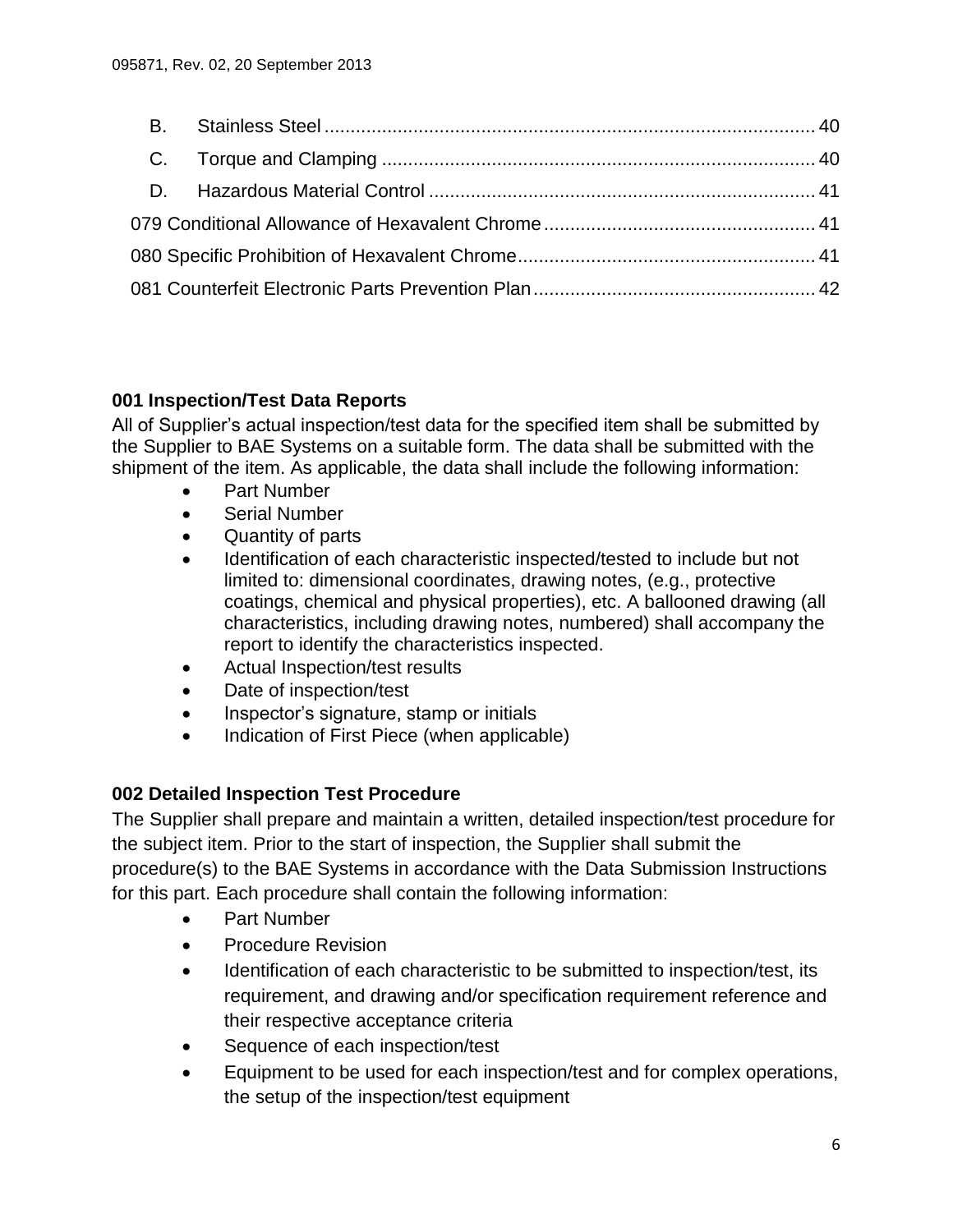- The inspection/test environment
- Definition of the test/inspection report documenting the test/inspection results

Changes to this procedure shall be submitted to BAE Systems for approval prior to conduct of inspection/test.

# <span id="page-6-0"></span>**003 First Piece Inspection Report**

The Supplier shall submit their First Piece Inspection Report for this item as specified in SQAM paragraph 8.3. This report shall be submitted as specified in the Data Submission Instructions for this item.

# <span id="page-6-1"></span>**004 First Article Test (FAT)**

The Supplier shall submit a FAT plan in accordance with the Data Submission Instructions for this item within thirty (30) days after receipt of the Purchasing Agreement. The FAT plan shall include:

- Dates for submittal of the FAT procedure
- Dates and location(s) for all testing with anticipated start/completion dates
- Date for submittal of the FAT report.

The Supplier shall update/resubmit the FAT plan to cover any changes to the schedule. The procedure and test reports may be prepared using MIL-HDBK-831 as a guide and shall be approved by BAE Systems prior to start of test. BAE Systems and its Government customer reserve the right to witness FAT testing at any point in the schedule.

Following First Article approval, it is the Supplier's responsibility to notify the BAE Systems Authorized Purchasing Representative to determine what testing must be repeated when any of the following occurs:

- Receipt of new Purchasing Agreement or contract
- Significant change in manufacturing process (introduction of a new manufacturing technique, etc.)
- Change in any drawing configuration, component, or sub-component parts
- Change in manufacturing location
- <span id="page-6-2"></span> A break in production or process in excess of twelve (12) months, unless otherwise specified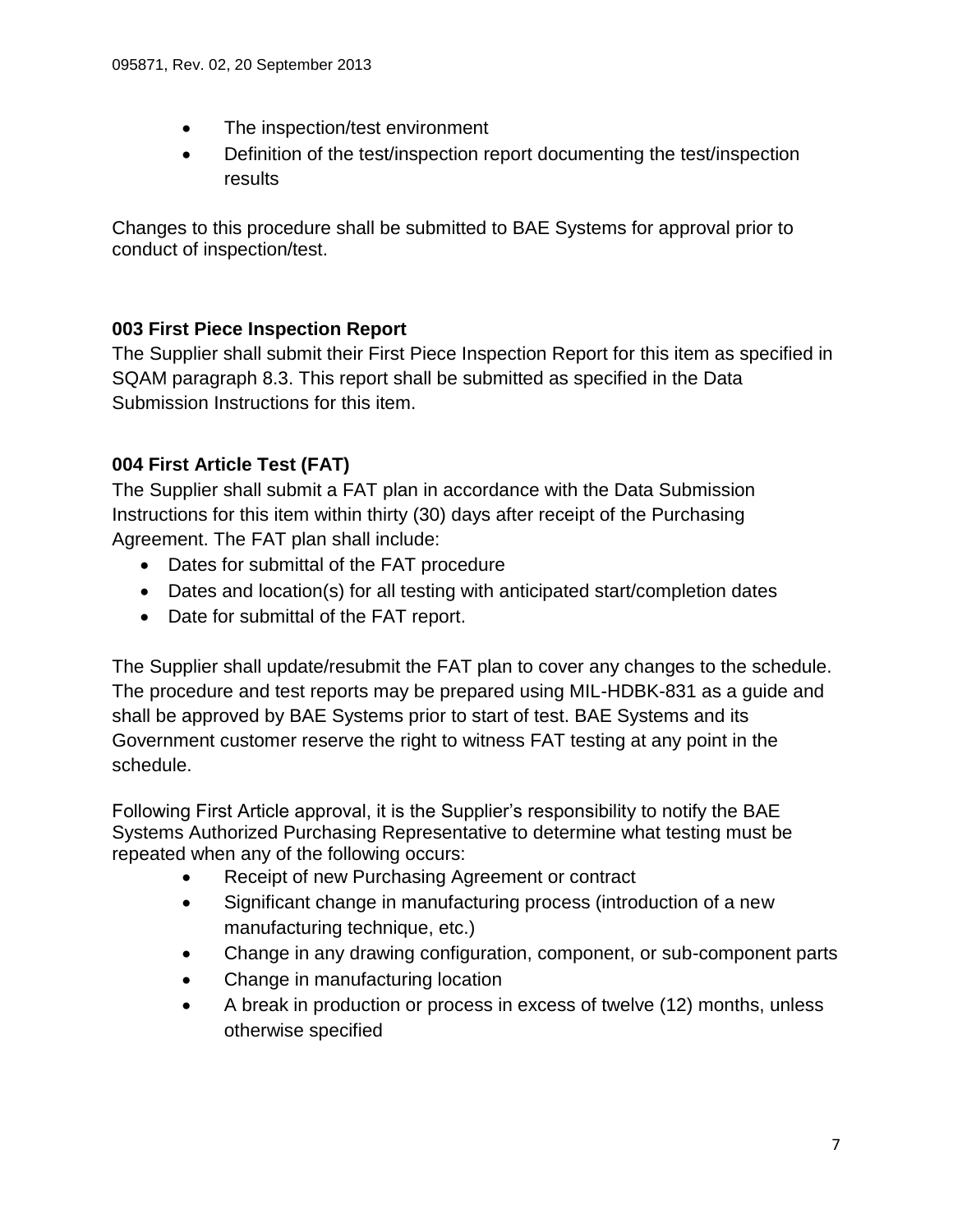# **005 Customer Source Surveillance (CSS)**

Source Surveillance, inspection, and/or test by a BAE Systems source inspection representative is required for each shipment of this item. In order to accommodate BAE Systems source inspection representatives, the Supplier shall make all facilities, equipment, inspection records, and assistance readily available.

The Supplier shall provide five (5) working days advance notification of requests for source inspection through submission of Form 092245. Requests shall be submitted in accordance with the Data Submission Instructions specified for this item. Requests submitted with less than five (5) working days' notice may impact the Supplier's delivery rating. Unauthorized shipment of product without BAE Systems source inspection may result in the shipment being rejected and returned to the Supplier at the Supplier's expense.

# <span id="page-7-0"></span>**006 Government Source Surveillance/Inspection (GSS/GSI)**

Government surveillance/inspection is required prior to shipment from your plant and cannot be waived by BAE Systems. Upon receipt of the Purchasing Agreement, promptly notify the Government representative who normally services your facility so that appropriate planning for Government inspection can be accomplished.

Notification to the local Government representative of pending inspections shall be made in accordance with FAR 52.246-2(i) (2), which can be found at [https://www.acquisition.gov/far/current/html/52\\_246.html.](https://www.acquisition.gov/far/current/html/52_246.html) As of this revision, the FAR requires two (2) working days notification for resident representatives and seven (7) working days for all other instances; however the latest revision of the FAR shall apply. In the event the representative or office cannot be located, the BAE Systems Authorized Purchasing Representative shall be notified immediately.

Government inspection must be made prior to shipment. Unauthorized shipment of product without Government Source Surveillance may result in rejection and subsequent return at the Supplier's cost, and withholding of your invoice payment. GSS shall not replace Supplier inspection nor relieve the Supplier of its responsibility for

# <span id="page-7-1"></span>**007 Welding-Combat Vehicles**

- **PRIOR** to implementation of the proposed process, procedure approval is required by BAE Systems Weld Engineering
- Supplying product to BAE Systems without an approved Welding Procedure Specifications (WPS) is cause for rejection
- The WPS shall include the Procedure Qualification Record (PQR) for the process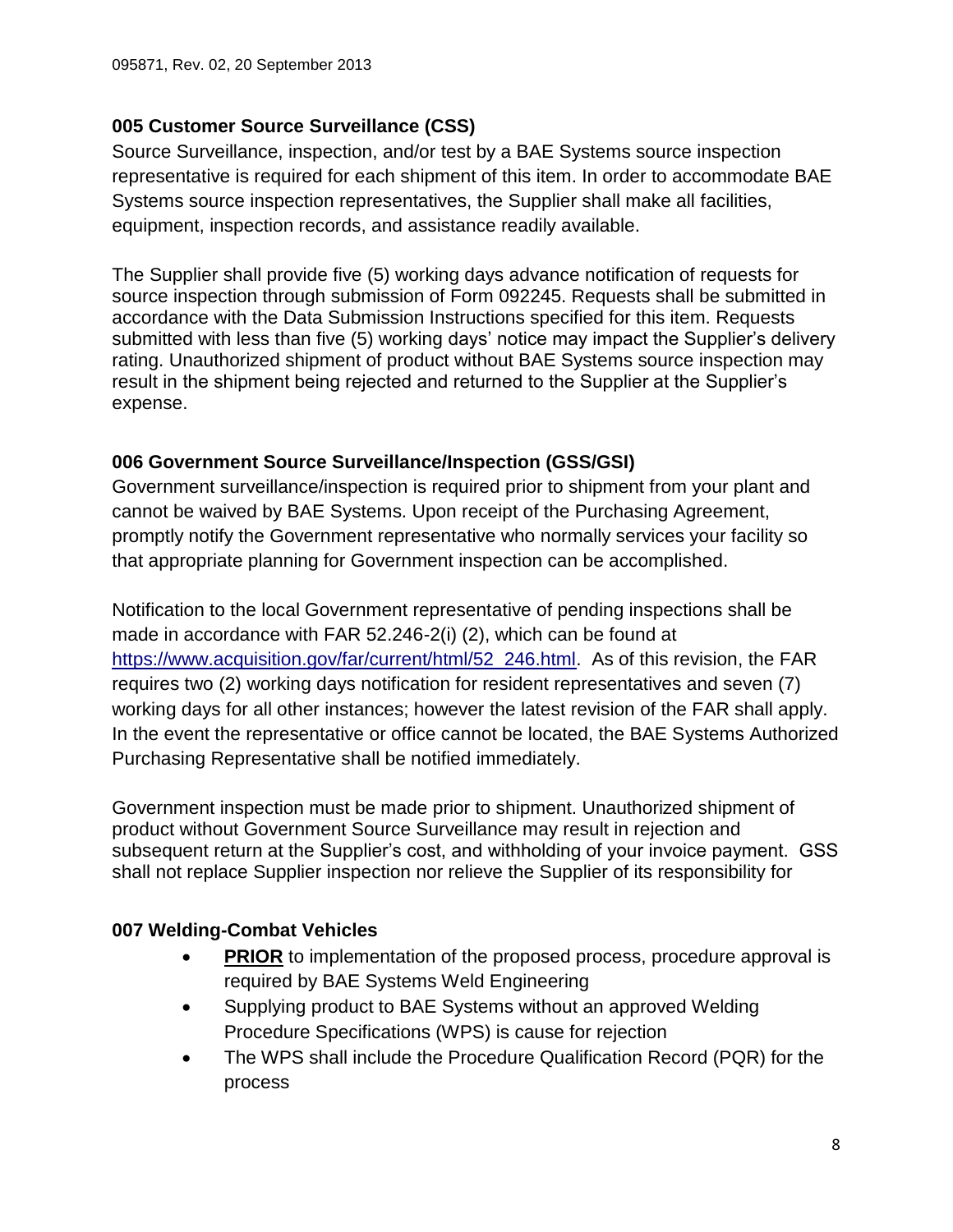- If the Supplier has completed the BAE Systems Weld Training, they may use the BAE Systems procedures for which they are qualified
- Use of BAE Systems WPS still requires approval prior to use for each individual part number. If the Purchasing Agreement Part Number is changed through configuration, the WPS shall be resubmitted even if nothing is changed within the weld process/procedure
- The Supplier is responsible for the performance and maintenance of all supporting documentation required to demonstrate compliance with Purchasing Agreement requirements
- Forms are available on the BAE Systems Purchasing website or through the appropriate BAE Systems Authorized Purchasing Representative. Access to the forms on the Purchasing website can be gained as follows:
	- o [HTTP://WWW.GSD-PURCHASING.UDLP.COM/INDEX.SHTM](http://www.gsd-purchasing.udlp.com/INDEX.SHTM)
	- o User name: supplierlink
	- o Password: supplierinfo
		- o Select "York"
		- o Select "Quality"
		- o Select "Weld Forms"

## **Aluminum and Steel Arc Welding; Resistance Welding and Brazing**

Procedure submittal requirements for aluminum, steel, resistance, and brazing weldments are addressed on the following forms/ procedures:

| <b>Form</b><br>Number/<br><b>Procedure</b> | <b>Document Title</b>                                                           |
|--------------------------------------------|---------------------------------------------------------------------------------|
| 12472301                                   | Ground Combat Vehicle Welding Code - Aluminum                                   |
| 12479550                                   | Ground Combat Vehicle Welding Code - Steel                                      |
| LAA-5128                                   | <b>Welding Procedure Extension Request</b>                                      |
| LAA-5130                                   | Brazing or Braze Welding Procedure - Cover Sheet                                |
| LAA-51301                                  | Brazing or Braze Welding Procedure                                              |
| LAA-5131                                   | Recorded Joint Welding Procedure for Resistance Welding - Cover<br><b>Sheet</b> |
|                                            | LAA-51311 Recorded Joint Welding Procedure for Resistance Welding               |
| LAA-5272                                   | Welding and Brazing Submittal Requirements and Instructions                     |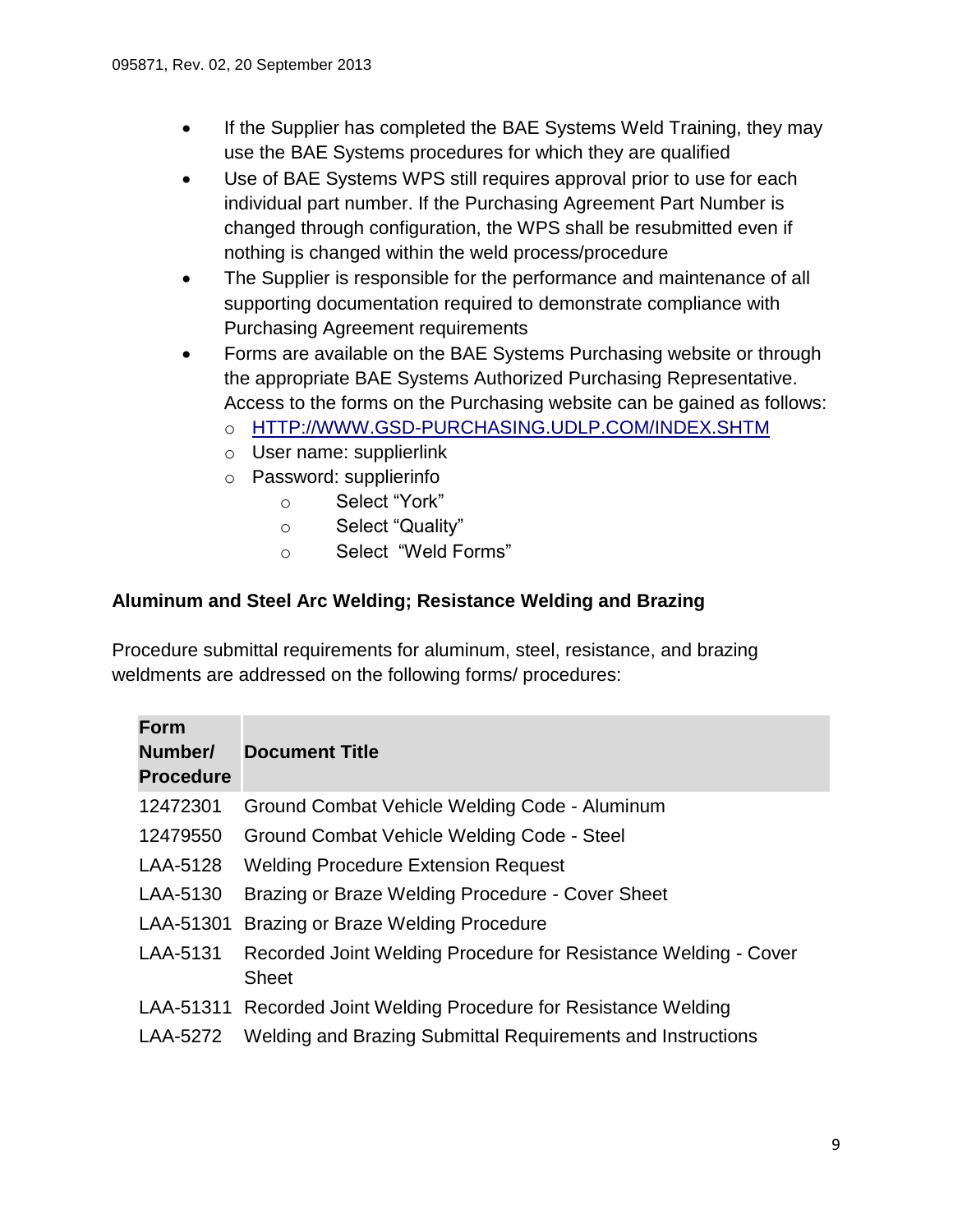Forms are available on the BAE Systems Purchasing website or from a BAE Systems Authorized Purchasing Representative.

Aluminum Welding Code 12472301 replaces these specifications (reference page 4, Table P.1):

- MIL-STD-1946
- MIL-STD-372
- MIL-W-45205
- MIL-W-45206

Steel Welding Code 12479550 replaces these specifications (reference page 4, Table P.1):

- MIL-STD-1261
- MIL-STD-1941
- MIL-STD-1185
- MIL-W-46086

## <span id="page-9-0"></span>**008 Welding-Weapon Systems**

- Prior to the Supplier's start of fabrication (or repair to raw material, casting, forgings, etc.), the Supplier shall submit procedure(s) and supporting qualification test data in accordance with the applicable specifications (including weld personnel certifications) and form KA-021 to the BAE Systems Authorized Purchasing Representative
- Supplying product to BAE Systems without an approved Welding Procedure Specifications (WPS) is cause for rejection
- The WPS shall include the Procedure Qualification Record (PQR) for the process when applicable
- If the Supplier has completed the BAE Systems Weld Training, they may use the BAE Systems procedures for which they are qualified
- Use of BAE Systems WPS still requires approval prior to use for each individual part number
- The Supplier is responsible for the performance and maintenance of all supporting documentation required to demonstrate compliance with the Purchasing Agreement requirements
- <span id="page-9-1"></span> Changes/revisions to previously approved weld procedures must be submitted for re-approval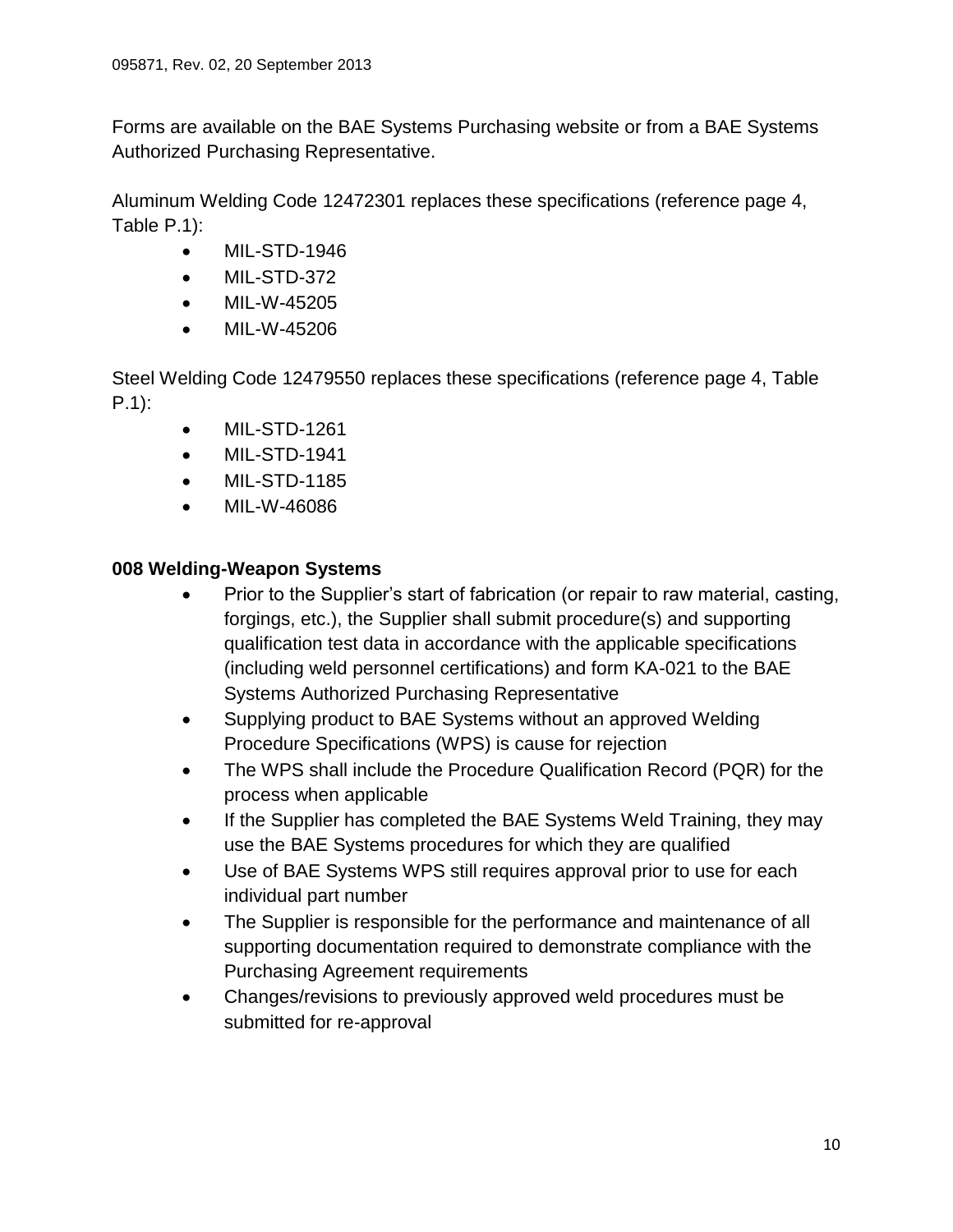# **009 Soldering**

- The Supplier shall submit soldering plans in accordance with the Data Submission Instructions for this item (30) days after receipt of the Purchasing Agreement
- Procedures shall be submitted for all subcontracted soldering operations
- BAE Systems reserves the right to disapprove the plan or to require changes in the plan, which it deems necessary to ensure the product conforms to IPC J-STD-001, Class 3 and Purchasing Agreement requirements
- A new Purchasing Agreement number with the same prime contract number as previously approved does not require extension of approval
- The plan shall include, as a minimum, detailed procedures to be followed and utilized throughout all areas of performance
- The Supplier must have approval from BAE Systems prior to beginning production. This approval will be in the form of a letter notifying you that your facility has satisfactorily completed a High-Reliability Audit. The approved program must be utilized in the performance of Purchasing Agreement
- Any and all records required by the approved program may be requested at any time and must be immediately available for review
- BAE Systems must approve changes to this program following approval

# <span id="page-10-0"></span>**010 Solderability**

Material supplied shall meet the solderability requirements of the product fabrication specification. When no solderability test is specified, the test shall be performed in accordance with MIL-STD-202, Method 208.

# **Note: One hour steam aging is required for wire.**

For each shipment, the Supplier shall provide a written certification stating that the components provided were tested and meet the applicable solderability requirements as stated above. Certification shall be submitted in accordance with the Data Submission Instructions for this item.

# <span id="page-10-1"></span>**011 Printed Wiring Boards (PWB)**

The Supplier shall provide for each shipment a written certificate stating that the boards were fabricated to the relevant specifications identified within the TDP. The certification shall be provided in accordance with the Data Submission Instructions for this item. Test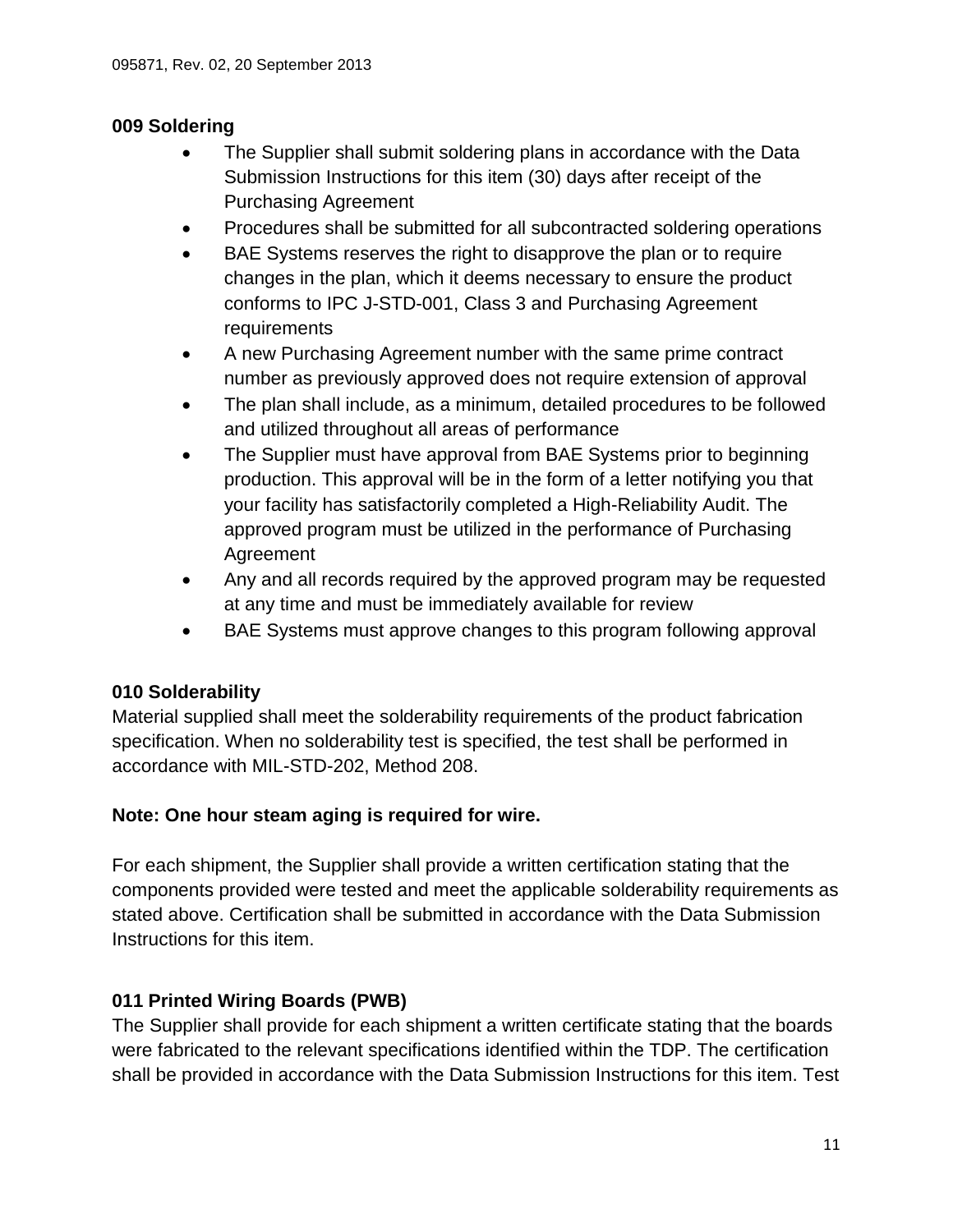coupons and microsections must be maintained for a period of two (2) years and available for examination by BAE Systems.

# <span id="page-11-1"></span><span id="page-11-0"></span>**012 DELETED**

# **013 Nondestructive Examination Procedures**

When the Purchase Order specifies Nondestructive Examination such as radiography, magnetic particle, liquid penetrant, or ultrasonic inspections, the Supplier shall submit the procedure to BAE Systems in accordance with the Data Submission Instructions for this part for approval. The procedure shall be submitted within thirty (30) days after receipt of the Purchasing Agreement. If the submittal is requested during performance of the Purchasing Agreement, the Supplier shall submit the procedure within three (3) days of receiving the request.

All changes to the approved procedure shall require re-submittal and approval. The revised procedure shall not be implemented until written approval is received from BAE Systems.

## <span id="page-11-2"></span>**014 Nondestructive Examination Inspection Report**

he Supplier shall furnish a certified test report stating that Nondestructive Examination(s) required per the TDP have been performed in accordance with an approved test procedure as required by the referenced specification and that the material is acceptable. The certification shall also include:

- Type of test and coverage
- Applicable procedure specification (title, number and revision)
- Applicable acceptance criteria (title, number and revision)
- Name and address of the company that actually performed the testing
- Certificate of process compliance

A test plan shall be developed detailing the Nondestructive Examinations to be performed (including test equipment to be used, angles to be captures in radiographic testing, etc.) and shall be made available to BAE Systems upon request.

# <span id="page-11-3"></span>**015 Control Tests**

The Supplier shall perform Control Tests at the frequency defined by the specification/QAP. The Supplier is responsible for determining the test schedule based on the production and delivery schedule for the Purchasing Agreement. The Supplier shall submit, in accordance with the Data Submission Instructions for this item, a control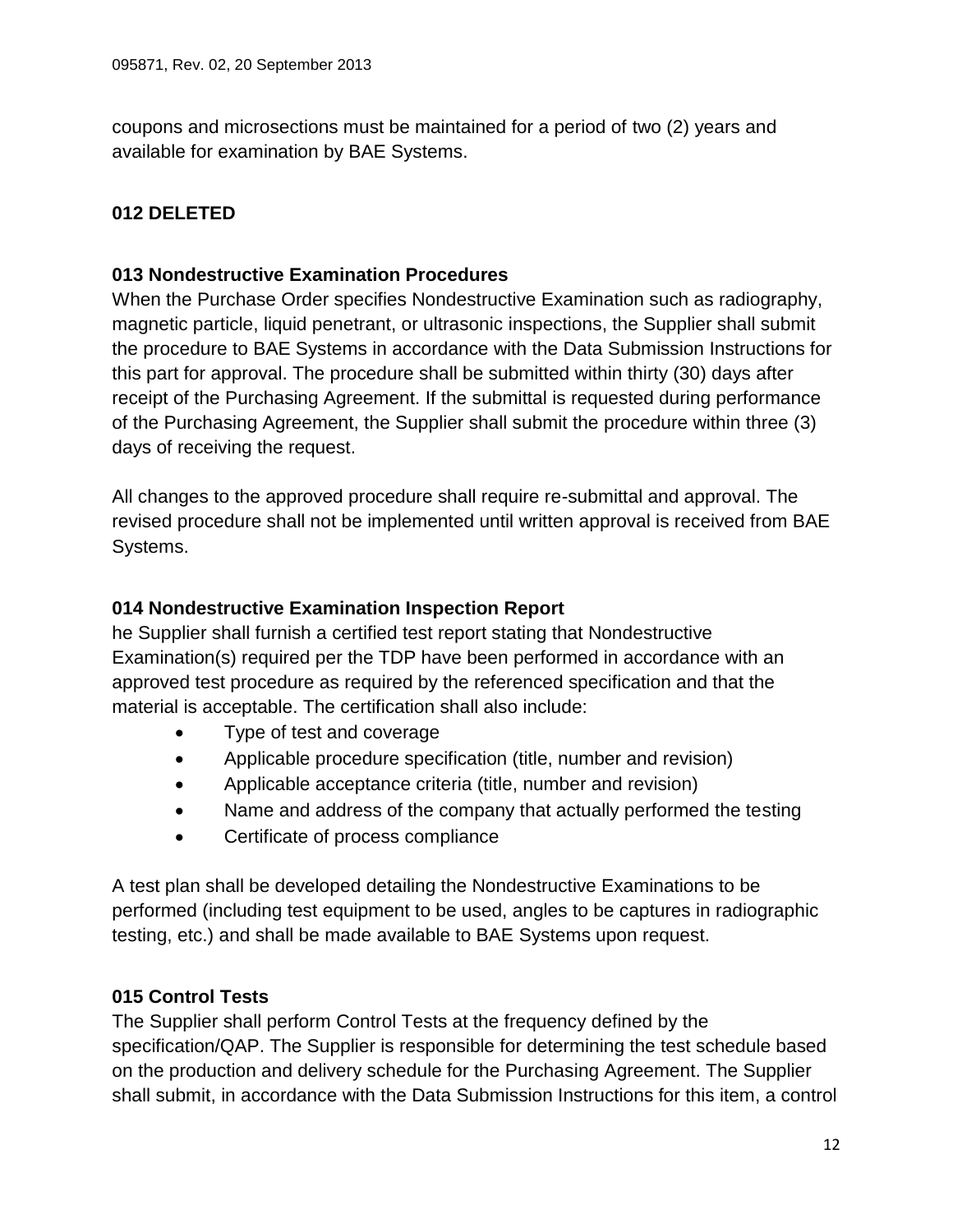test procedure within thirty (30) days after receipt of the Purchasing Agreement for approval by BAE Systems. The Supplier shall notify the BAE Systems Authorized Purchasing Representative of the projected test schedule and any changes as they occur. If any failures occur, either through defect of the test equipment or of the test sample itself, the Supplier shall immediately notify the BAE Systems Authorized Purchasing Representative for further instructions prior to continuance of testing.

Following the completion of testing, a test report shall be submitted in accordance with the Data Submission Instructions for this item for approval.

MIL-HDBK-831 should be used as a guide in developing the test report format. As a minimum, the test report shall include:

- BAE Systems Part Number
- BAE Systems Purchasing Agreement Number
- Prime Contract Number (this is specified on the Purchasing Agreement)
- Applicable drawings/specification and revision level
- Type of test (i.e., Group "C," Group "D," etc.)
- Tests performed and results
- Test completion date
- Sample size
- Sample identification, if applicable
- Production interval (or Purchasing Agreement line number)
- Printed name, signature, and title of Supplier's representative
- Report date
- Any additional data or information required to show full compliance to the control test requirements

# <span id="page-12-0"></span>**016 Plating**

The Supplier shall provide written certification documenting that the plating was performed in accordance with drawing and Purchasing Agreement requirements. The facility actually performing the plating shall prepare the certification. When baking for hydrogen embrittlement relief is required, the certification shall define the required bake time at temperature and contain a statement that the items were baked at the required temperature for the required minimum time specified in accordance with the required revision level of the specification.

Certification **MUST** include as a minimum:

- Part number
- Purchasing Agreement number
- Plating process specification used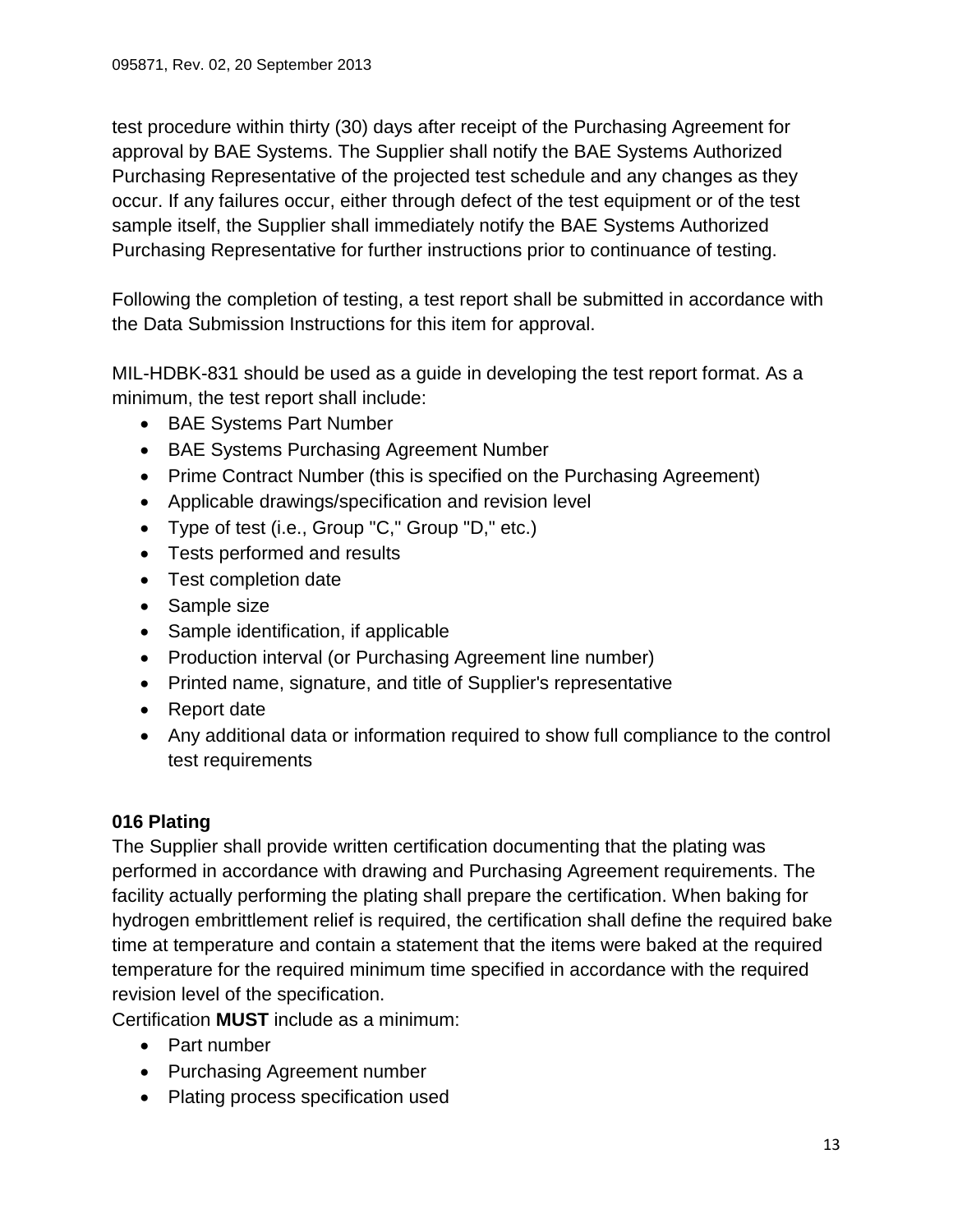- Baking temperature
- Baking time
- A statement that the baking operation was started within 3 hours of plating completion
- Complete lot traceability to all certifications related to the BAE Systems Purchasing Agreement
- Signature/title of the Supplier's representative
- Report date

## <span id="page-13-0"></span>**A. Electroplated Coating of Cadmium or Zinc:**

All fasteners which are electroplated in cadmium or zinc shall be hydrogen embrittlement relieved by baking at 375°F ±25°F for 23 hours minimum. This baking process shall be initiated within four (4) hours of completion of the plating process.

Components requiring electroplated coating of cadmium or zinc, which are incorporated in equipment to be delivered under this Purchasing Agreement, shall allow the use of ASTM B 633, Type 2, of equivalent thickness, except salt spray test per ASTM B 633 is not required. An alternate coating for ASTM B 633 shall be Ion Vapor Deposited (IVD) Aluminum MIL-DTL-83488, Type II, of equivalent thickness. For components requiring non-electroplated coatings of cadmium or zinc, the alternate coating shall be MIL-DTL-83488, Type II, of equivalent thickness.

#### <span id="page-13-1"></span>**B. Solid Film Lubricant, MIL-PRF-46010:**

When performing solid film lubricant on steel products, the parts shall receive a solid film bake cure at  $300^\circ$  F, unless the drawing specifies a specific temperature.

# <span id="page-13-2"></span>**017 Paint Certification**

The Supplier shall provide a copy of the written certification documenting that painting was performed by an approved finisher in accordance with all drawing, specification, and Purchasing Agreement requirements. Certification shall be submitted in accordance with the Data Submission Instructions for this item. The facility actually performing the painting shall prepare the certification, which shall include:

- Name and address of the finisher
- Part number
- Purchasing Agreement number
- List of specifications used in the processing of the paint
- Paint thickness of a sample of actual parts for the primer
- Paint thickness of a sample of actual parts for the top coat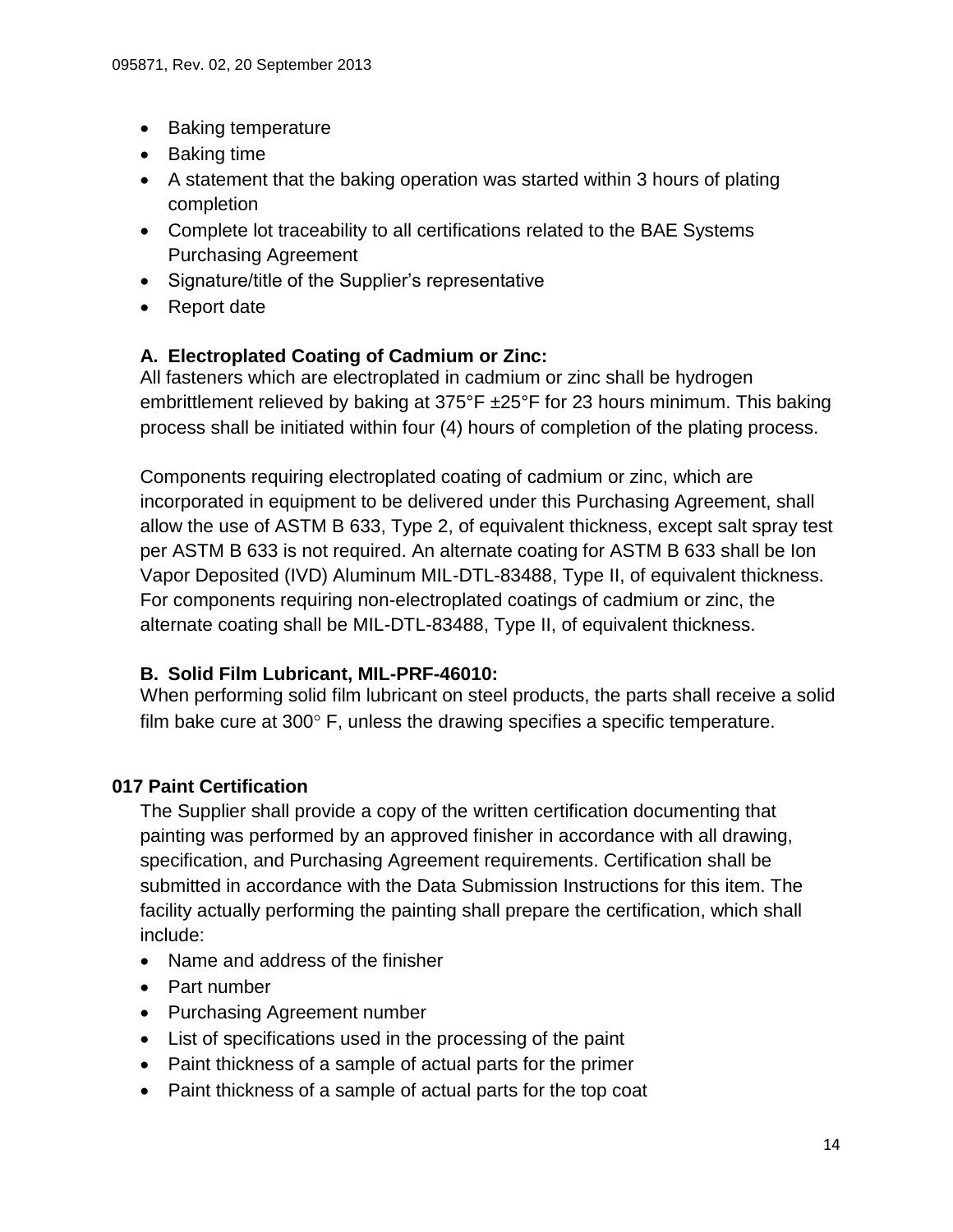- Material lot/batch number(s)
- Material expiration date(s)
- Signature, printed name, and title of the Supplier Representative
- Certification date

All test and inspection documentation shall be available for BAE Systems' review upon request.

# <span id="page-14-0"></span>**018 Physical and Chemical Test Reports**

With each shipment, the Supplier shall provide all actual chemical, mechanical, and/or physical test results pertaining to the material shipped under this Purchasing Agreement with traceability to the original mill/manufacturer, heat lot, and country of origin, as applicable. This data shall be provided to BAE Systems in accordance with the Data Submission Instructions for this part.

# <span id="page-14-1"></span>**019 Test Samples – Tensile Testing**

With each shipment, the Supplier shall provide a set of two un-machined test bars suitable for the mechanical testing required by Purchasing Agreement or referenced specification. Both bars shall be made from the same melt and heat treated in the same lot as the supplied parts.

# <span id="page-14-2"></span>**020 Heat Treating**

With each shipment, the Supplier shall provide a written certification that heat treatment was performed in accordance with drawing and Purchasing Agreement requirements. When the drawing specifies a hardness range for materials due to quench and temper or other practices, actual results shall recorded on the certification. When heat treating is performed by a facility other than the Supplier shown on Purchasing Agreement, the name of that subcontractor and a copy of the certificate furnished by the subcontractor for the heat treatment shall be furnished to BAE Systems. When specified on the drawing and/or the Purchasing Agreement, test samples shall be provided to BAE Systems for evaluation.

# <span id="page-14-3"></span>**A. Visual Metallographic Inspection**

Visual inspection at a magnification of 5X shall be performed on heat treated items. Cracks, seams, laps or other injurious defects shall not be allowed. For steel carburized parts, the heat treat condition prior to carburizing shall be either quench and tempered or normalized and tempered. Heat treat process and atmosphere control shall be such that no decarburization occurs on the surface as detectible by metallographic sectioning under magnification at 100X, method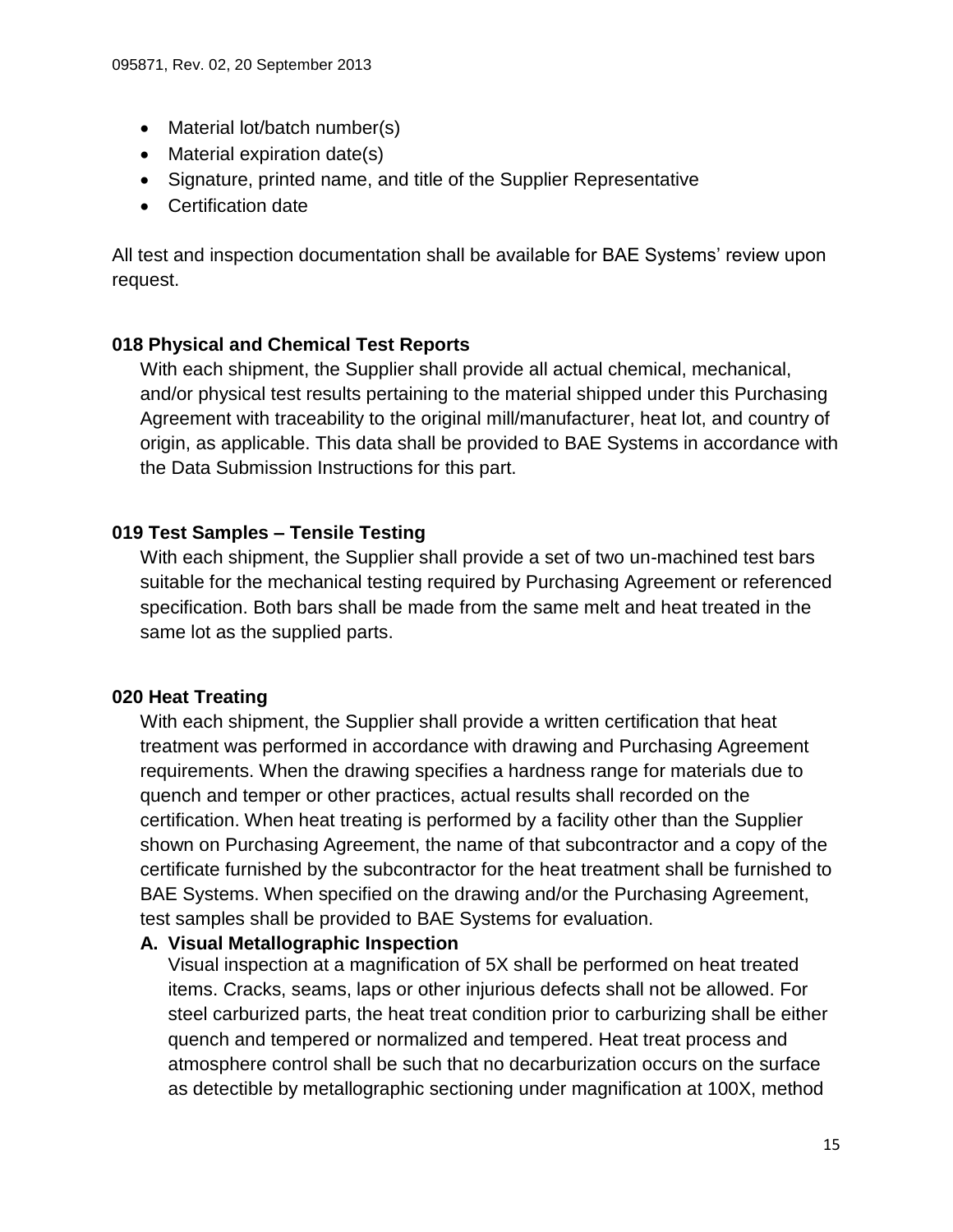specified on drawing or appropriate specification. Exceptions are stress-proof, fatigue-proof, precipitation hardening grades of steel, marging steels and structural steel such as HY-, HY-100, Cor-ten, etc. This will minimize distortion and assure that proper hardness is achieved.

## <span id="page-15-0"></span>**B. Quench and Temper (Core Hardness Specified)**

A test specimen (or additional part) of the same alloy and same size, within 20% of the largest cross section thickness, shall be heat treated with each heat treat lot. The test sample shall have a length at least one inch longer than the section thickness or two times the diameter. The specimen or sample part shall be cross sectioned at mid-length of the largest cross section thickness plus or minus 3/8 inch. The Supplier shall submit a report including the actual surface hardness and core hardness at ½ radius (core hardness measured on cut surface).

#### <span id="page-15-1"></span>**C. Quench and Temper (Core Hardness Not Specified)**

The report shall include a statement of the surface hardness findings for each heat treat lot. Testing shall be done in areas identified on the drawing or in such a manner as to not damage the critical surface finish as defined by the drawing.

#### <span id="page-15-2"></span>**D. Case Hardening - Carburizing**

A test specimen of the same alloy and similar configuration as the part shall be processed with each heat treat lot to verify case depth, surface and core hardness requirements, and microstructure. The Supplier shall submit a report with the required case depth hardness actual results obtained and microstructure per specified standard. Certification shall be submitted with each heat treat lot.

#### <span id="page-15-3"></span>**E. Case Hardening - Nitriding**

A test specimen of the same alloy, same hardness, and similar configuration as the part shall be processed with each heat treat lot to verify case depth, hardness requirements, and to monitor thickness of white layer. The Supplier shall submit a report with required case depth, hardness, process temperature, and actual results obtained. Certification shall be submitted with each heat treat lot.

#### <span id="page-15-4"></span>**F. Surface Hardening - Flame or Induction**

The Supplier shall provide certification with each lot reporting the actual case depth, surface and core hardness values obtained. First Article proof tests with pattern, equipment power setting, quench media, and other critical process parameters shall be maintained by vendor.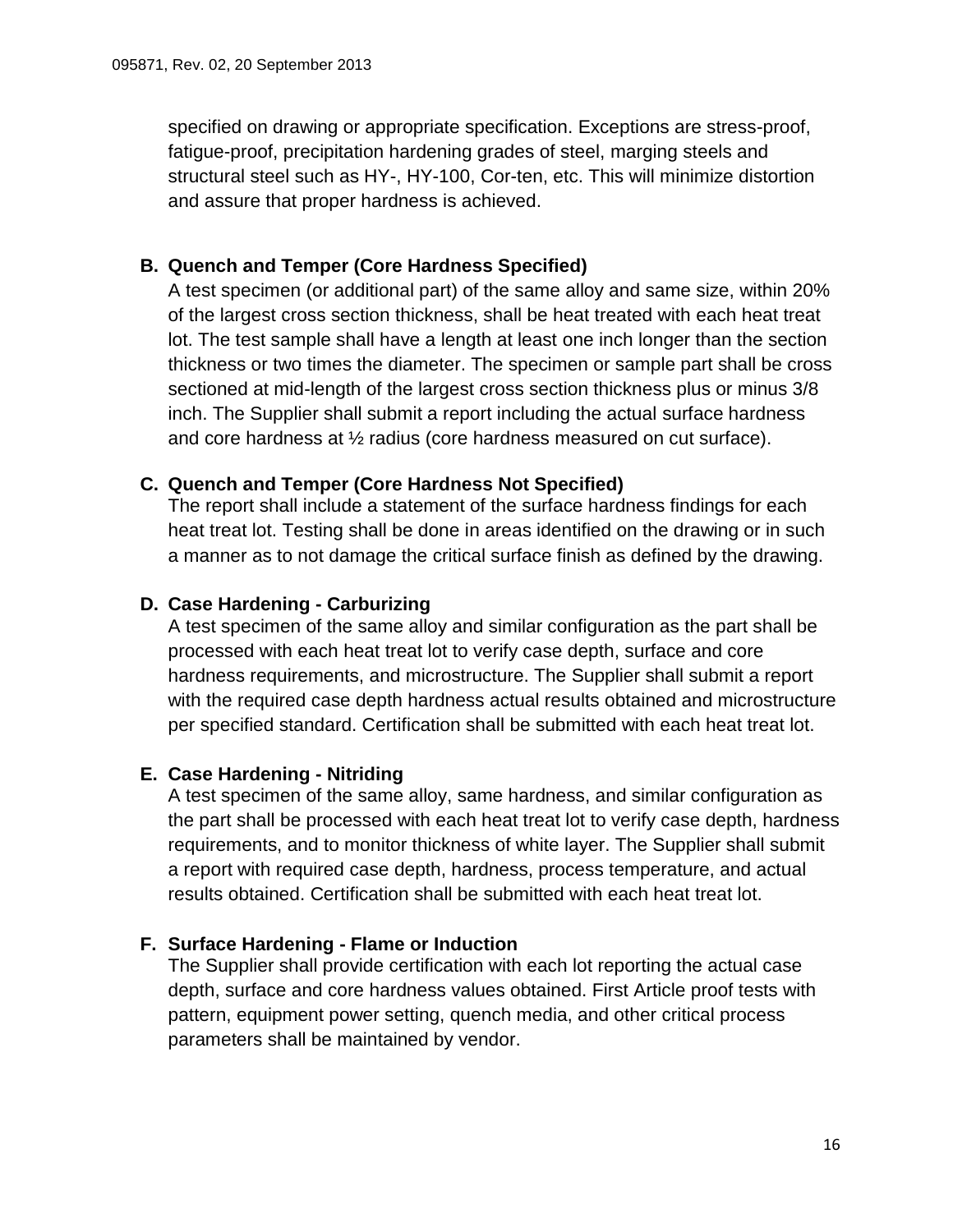# <span id="page-16-0"></span>**G. Stress Relief**

Certification shall report the actual processing time, temperature and number of cycles for each lot as defined in the drawing or specification.

# <span id="page-16-1"></span>**021 Mercury**

With each shipment, the Supplier shall provide certification that the material shipped under this Purchasing Agreement does not contain functional mercury in any form and that no mercury-bearing instruments and/or equipment that might cause contamination have been used in the manufacture, fabrication, assembly, or testing of any material shipped under this Purchasing Agreement. This requirement must be included in all sub-tier Purchase orders however certification is only required from the BAE Systems tier 1 supplier.

# <span id="page-16-2"></span>**022 Material Traceability**

All finished product lots must be traceable to raw material heat/lots, and the Supplier must maintain material traceability throughout all steps of the manufacturing process including any outside processing.

# <span id="page-16-3"></span>**023 Age Control**

Age-sensitive items include, but are not limited to, paint, adhesives, and rubber products. The following requirements apply to all items with this requirement:

- Age-sensitive items shall be delivered with a minimum of 75% of the shelf life remaining
- All age-sensitive items and their respective shipping containers shall be permanently marked with the cure/manufacture and the expiration dates in addition to any other marking requirements
- For parts delivered on a spool or reel, the marking must be applied to a visible location on the outside of the spool or reel
- The cure/manufacture and expiration dates shall be in either Quarter/Year format (for product with a shelf life in excess of three (3) years) or Month/Year format (for product with a shelf life of three (3) years or less). The method of marking and the marking height shall be in the manufacturer's format, however the marking shall not affect the part's form, fit, or function Example: CURE 4Q/2010 EXP 4Q/2016
- In addition to the requirements of SQAM paragraph 8.5, Certificates of Conformance for age sensitive items shall include:
	- Lot traceability by run, batch, lot, or date of manufacture
	- Shelf life expiration date (as required by specification)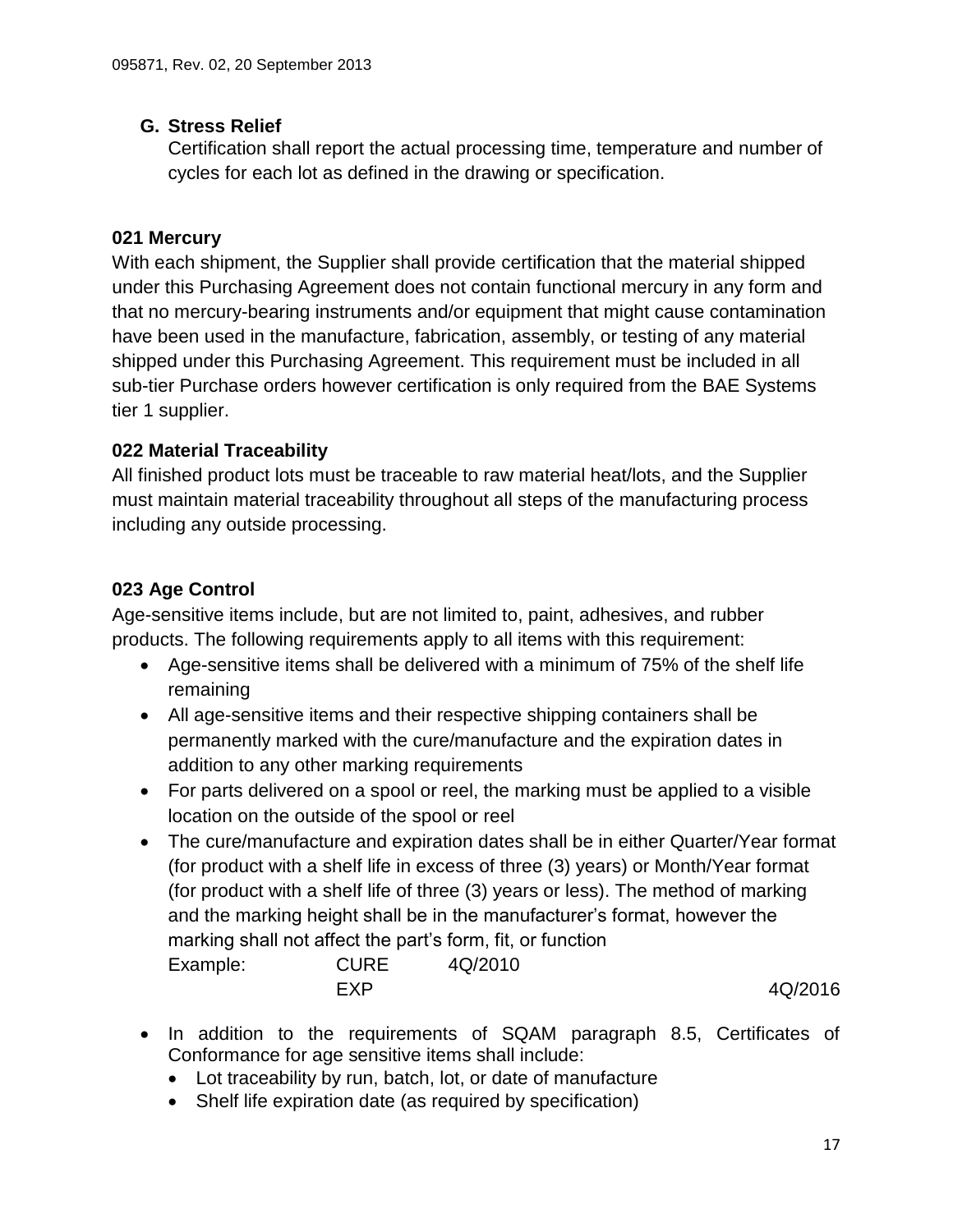Storage conditions to achieve shelf life, if not stated on the material package

#### <span id="page-17-0"></span>**024 Non-manufactured Coniferous Wood Products**

All wooden pallets and wood containers produced entirely or in part of nonmanufactured softwood species shall be constructed from heat-treated coniferous material. This material must be certified accordingly by an accredited agency recognized by the American Lumber Standards Committee (ALSC) in accordance with Non-manufactured Wood Packaging Policy and Non-manufactured Wood Packaging Enforcement Regulations. The Supplier shall maintain on file at their facility, and provide upon request to BAE Systems, a certificate of conformance from the accredited heat treat facility.

#### <span id="page-17-1"></span>**025 Special Packaging**

Material is to be packaged in accordance with the packaging instructions provided in the body of or attached to this Purchasing Agreement. A statement that the packaging is in accordance with the specified requirements will be included in the Certificate of Compliance (reference SQAM paragraph 8.5).

#### <span id="page-17-2"></span>**026 Quality Requirements**

The Supplier shall maintain on file, and provide to BAE Systems upon request, objective quality evidence demonstrating compliance to all of the requirements of this Purchasing Agreement. When documentation is requested by BAE Systems, the documentation shall be provided in a commonly readable electronic format and shall be emailed to the authorized BAE Systems representative requesting the information or as specified by that individual.

#### <span id="page-17-3"></span>**027 Certificate of Compliance**

The Supplier shall provide with each shipment a copy of their Certificate of Compliance as defined by paragraph 8.5 of the SQAM. Copies shall be delivered as specified by the Data Submission Instructions for this item.

#### <span id="page-17-4"></span>**028 Unique Identification (UID)**

This item requires UID marking in accordance with the TDP requirements. If the UID marking is already present, verify that it is intact and scannable. If the scan fails, replace the existing marking with new UID marking.

It is acceptable to add UID marking to an existing data plate as long as the following human readable information (HRI) is present: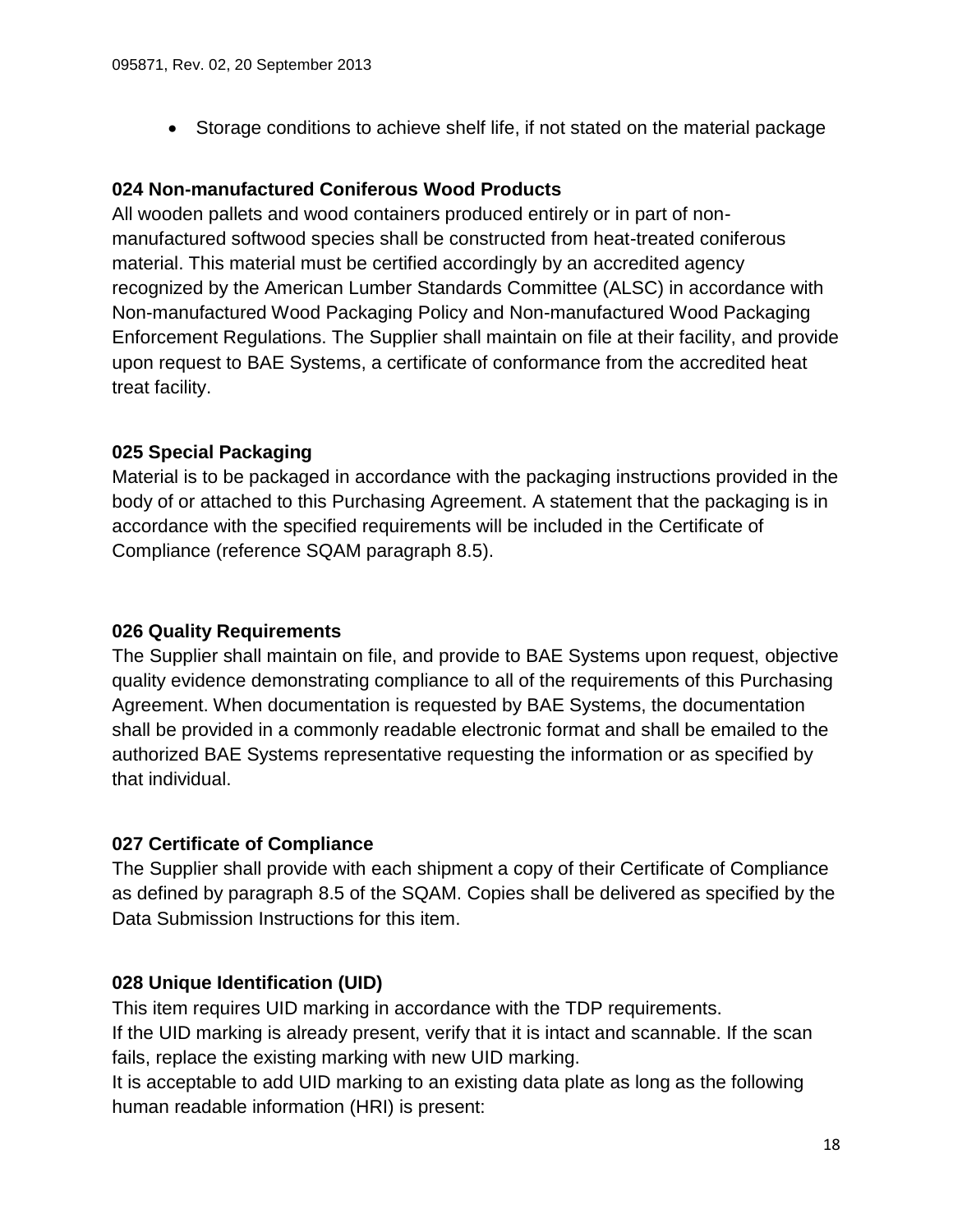- Cage Code
- Part Number
- Serial Number

In the event the print location for the UID mark cannot be met, it is acceptable to locate the UID mark in an area close to the desired location.

## <span id="page-18-1"></span><span id="page-18-0"></span>**029 DELETED**

<span id="page-18-2"></span>**030 DELETED**

## <span id="page-18-3"></span>**031 DELETED**

#### **032 Ballistic Requirements-Transparent Armor**

A ballistic first article test shall be performed and accepted prior to any production of transparent armor. All drawing and specification requirements shall be met as required for the ballistic FAT and ballistic lot testing.

BAE Systems source inspection shall be requested prior to shipping the samples for ballistic testing.

In addition to the marking requirements, specified in the PO and on the drawings, ALL test specimens, shipping containers and associated documents shall be clearly marked "First Article Sample" or "Lot Sample."

All Ballistic test samples shall have the following documents e-mailed to BAE Systems SQA prior to shipment with copies included with the shipment:

- BAE Systems source inspection report/waiver with SQA stamp or signature
- Government stamp on packing list when CDR006 is assigned to the PO
- Ballistic Test Submittal Form with SQA signature

Following Ballistic First Article approval, the supplier shall submit lot samples for testing per the schedule in the ballistic test specification.

The supplier shall notify the BAE Systems Authorized Purchasing Representative to determine if the FAT must be repeated when any of the following occurs: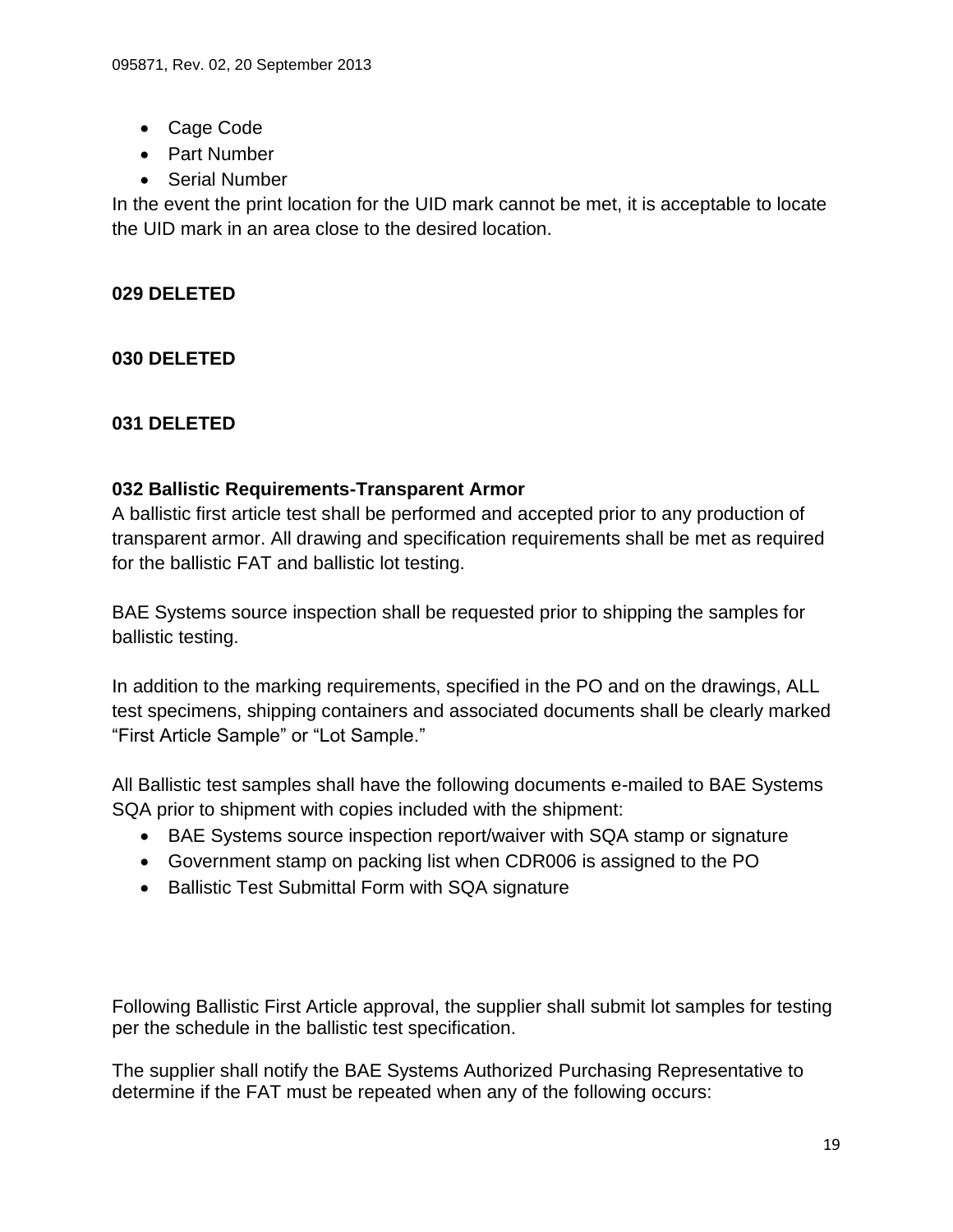- Receipt of new Purchasing Agreement or contract
- Change in manufacturing process (introduction of a new manufacturing technique or new laminated glass source)
- Change in any drawing configuration, component, or sub-component parts
- Change in manufacturing location
- A break in production or process in excess of twelve (12) months, unless otherwise specified

BAE Systems shall respond in writing. The supplier shall retain a copy of the response as quality evidence.

## <span id="page-19-1"></span><span id="page-19-0"></span>**033 DELETED**

#### **034 Ballistic Requirements- Metal and Composite Materials**

The Supplier shall provide a copy of the material certification and Government approval letter, including firing number, for each heat/lot of ballistic material in accordance with the Data Submission Instructions for this item.

For armor castings and extrusions, the Supplier shall maintain a listing of Governmentapproved firing numbers for all material recipes supplied to BAE Systems.

If the material is manufactured to MIL-DTL-46100 or MIL-DTL-12560, thermal processing of cut edges (plasma or laser cutting) shall require NDE of the edges to verify that the thermal processing did not cause edge cracking. The Supplier shall provide a copy of the NDE results in accordance with the Data Submission Instructions for this item for each shipment.

<span id="page-19-2"></span>**035 DELETED**

<span id="page-19-3"></span>**036 DELETED**

<span id="page-19-4"></span>**037 DELETED**

<span id="page-19-5"></span>**038 DELETED**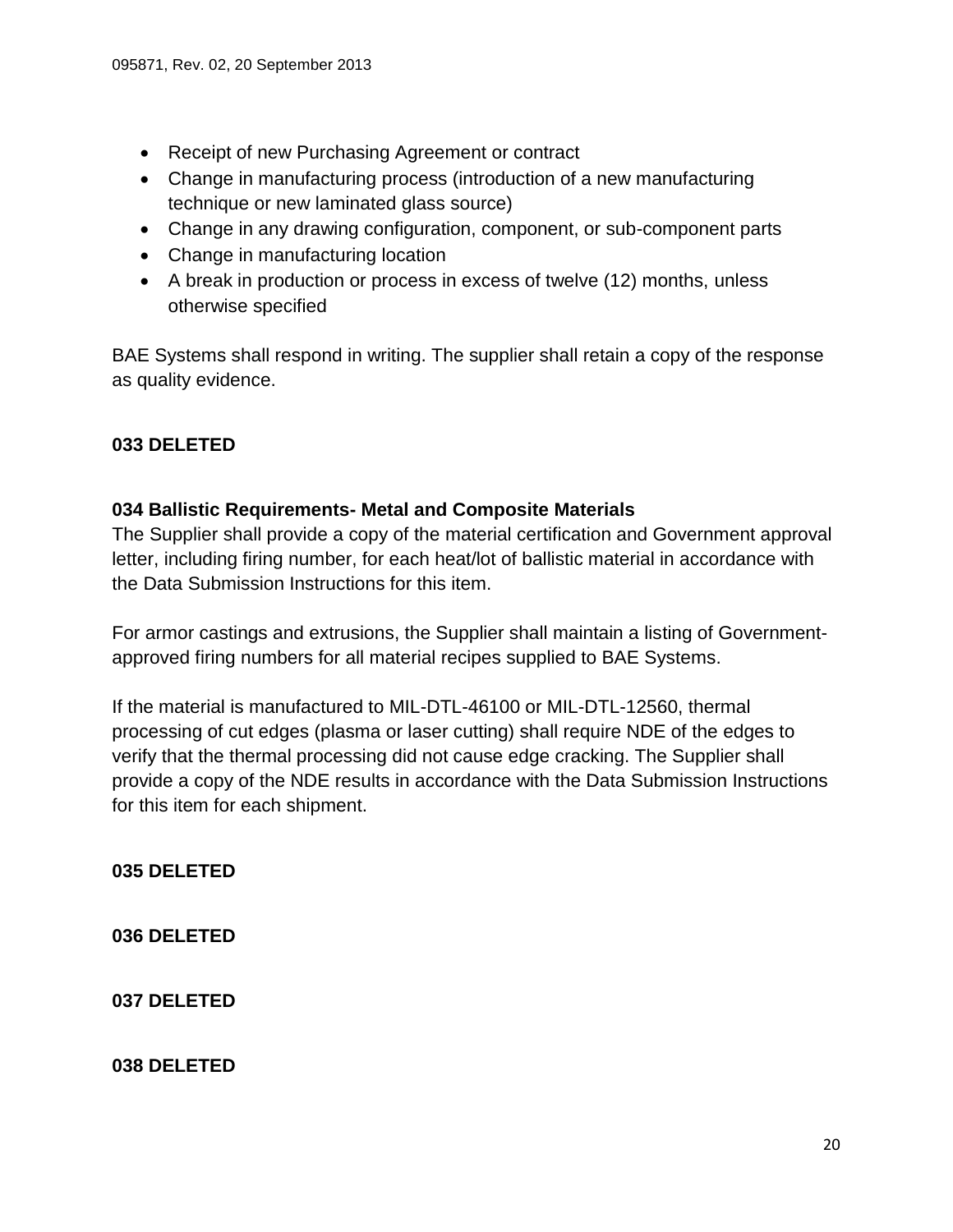#### <span id="page-20-0"></span>**039 DELETED**

#### <span id="page-20-1"></span>**040 Services and Engineering Evaluation Parts/Assemblies**

The requirements of the Supplier Quality Assurance Manual (SQAM) are waived for this item and no deliverables are required to be provided.

#### <span id="page-20-2"></span>**041 Critical Safety Item (CSI)**

The Supplier shall provide documentation for all Critical Safety Items (CSI), Hardness Critical Items (HCI), or Observable Critical Items (OCI) identified for this item by the TDP. **Sample size for this inspection shall be 100% for the identified characteristic(s).** Actual results, including an authorized signature and date of acceptance, traceable to a specific shipment shall be recorded and provided prior to shipment. Summary data may be included. Submission of documentation shall be made in accordance with the Data Submission Instructions for this item.

#### <span id="page-20-3"></span>**042 Commercial Off The Shelf (COTS) Parts**

Commercial Off the Shelf (COTS) parts are ordered out of a standard catalog by the catalog part number and include items such as fuel filters, standard hydraulic fittings, and light bulbs. These parts are not designed for a specific application and are typically acquired from manufacturers that supply the same part to a variety of markets. Parts ordered to the requirements of an ordinance drawing which references or specifies the use of a COTS part are **not** COTS parts.

Paragraph 8.3 of the SQAM is not applicable to this item; the Supplier shall provide a certificate of conformance and/or a packing slip as the objective quality evidence where no other objective evidence is available.

COTS parts will be identified with the manufacturer's part number and name or logo. The method of marking and marking height shall be in the manufacturer's format. The Supplier shall mark the shipping container with their Vendor Number.

#### <span id="page-20-5"></span><span id="page-20-4"></span>**043 DELETED**

#### **044 Packaging Instructions for Hardware Kits**

All hardware and small components kits shall be packaged, marked, and packed as follows unless other requirements are provided through the Purchasing Agreement.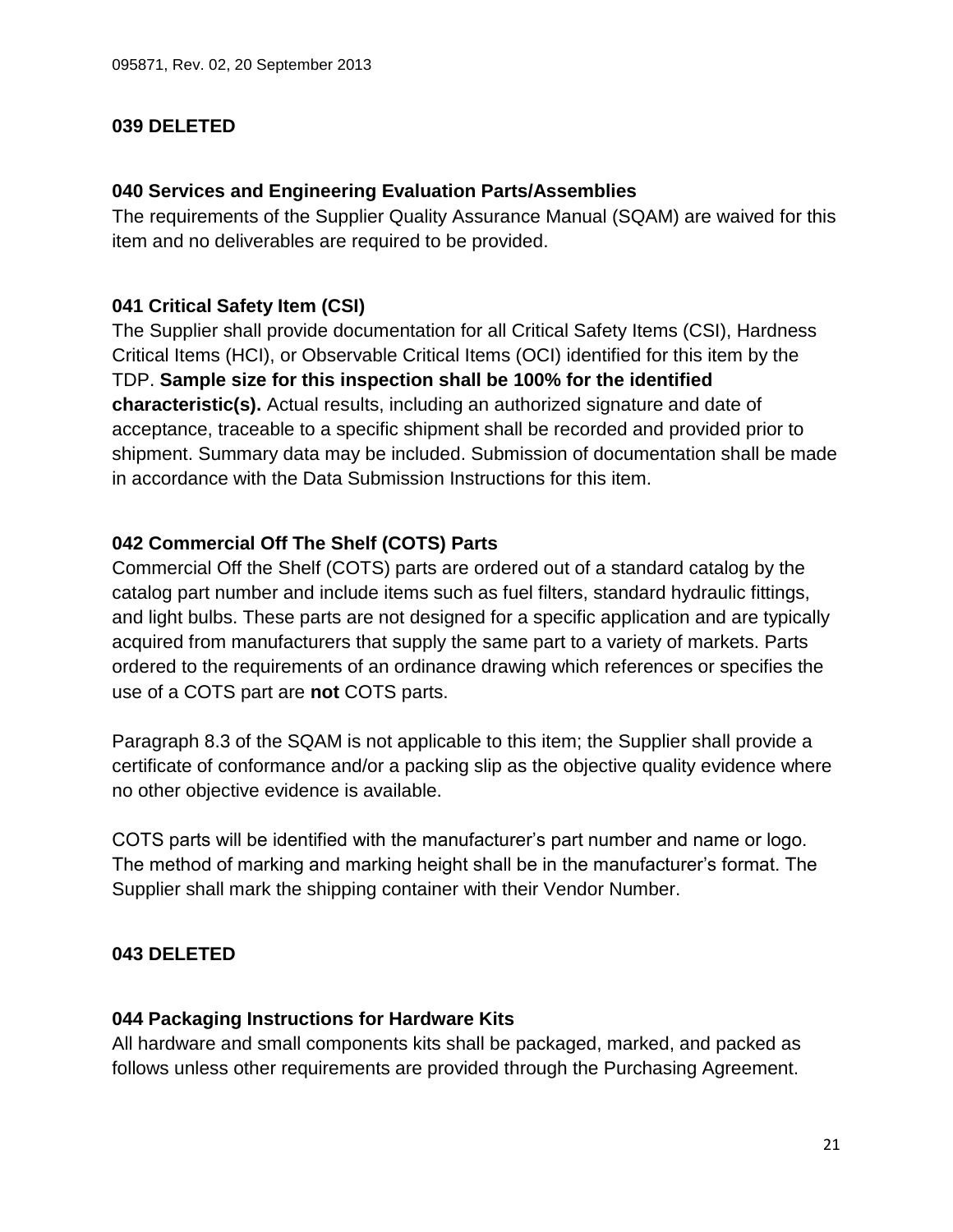The contents of this kit shall be packaged, identified, consolidated and packed per the instructions below. The BAE Systems Purchasing Order and/or Engineering Drawing provide the part numbers and quantities required for each kit. Packaging of this kit is to be accomplished through good commercial practices, and is intended to provide adequate protection of the kit(s) and the kit components during transit and handling as well as for short-term storage.

# <span id="page-21-0"></span>**A. Packaging**

**Cleanliness** – Items shall be free of dirt and other contaminants that would contribute to deterioration of the item.

**Preservation** – Bare steel surfaces shall be provided protection such as preservative coatings. Zinc plating or cadmium plating is not considered bare and will not require preservative protection. Items made from stainless steel material do not require preservative protection. When rubber items are unit packaged in quantities of more than one, the items shall be dusted with talcum (soapstone).

**Unit Package** – The unit packaging shall consist of an item of the same part number and the specified quantity per kit. Place the required item quantity in a close fitting poly bag as to keep package cube to a minimum. Use multiple bags per part when applicable. The minimum size bag shall be 3 x 4 inches; the bag shall be a minimum of 3-MIL thick. The bag shall be heat-sealed in a manner to keep the items contained within the bag. The trapped air volume in the bag shall be kept to a minimum to reduce package cube.

**Consolidation** – Consolidate the required unit packages for each specified part number into a poly bag, 6-MIL thick, or a snug fitting fiberboard carton (a fiberboard carton is preferred method). If a poly bag is used for consolidation, the weight shall not exceed 10 lb. A Packing List will be enclosed in each consolidated package detailing the contents, to include; the kit part number, and the part number, description, and quantity for each component included. The bag and/or carton size used for the specified kit shall be identical throughout the contract.

# <span id="page-21-1"></span>**B. Marking**

Each package used in this kit, shall identify the contents with the applicable part number, nomenclature, quantity, and kit number. For unit packaging see Label Example A, and for consolidation packages see Label Example B. The markings for each pack can be printed on a label or applied directly on to the bag or carton. If a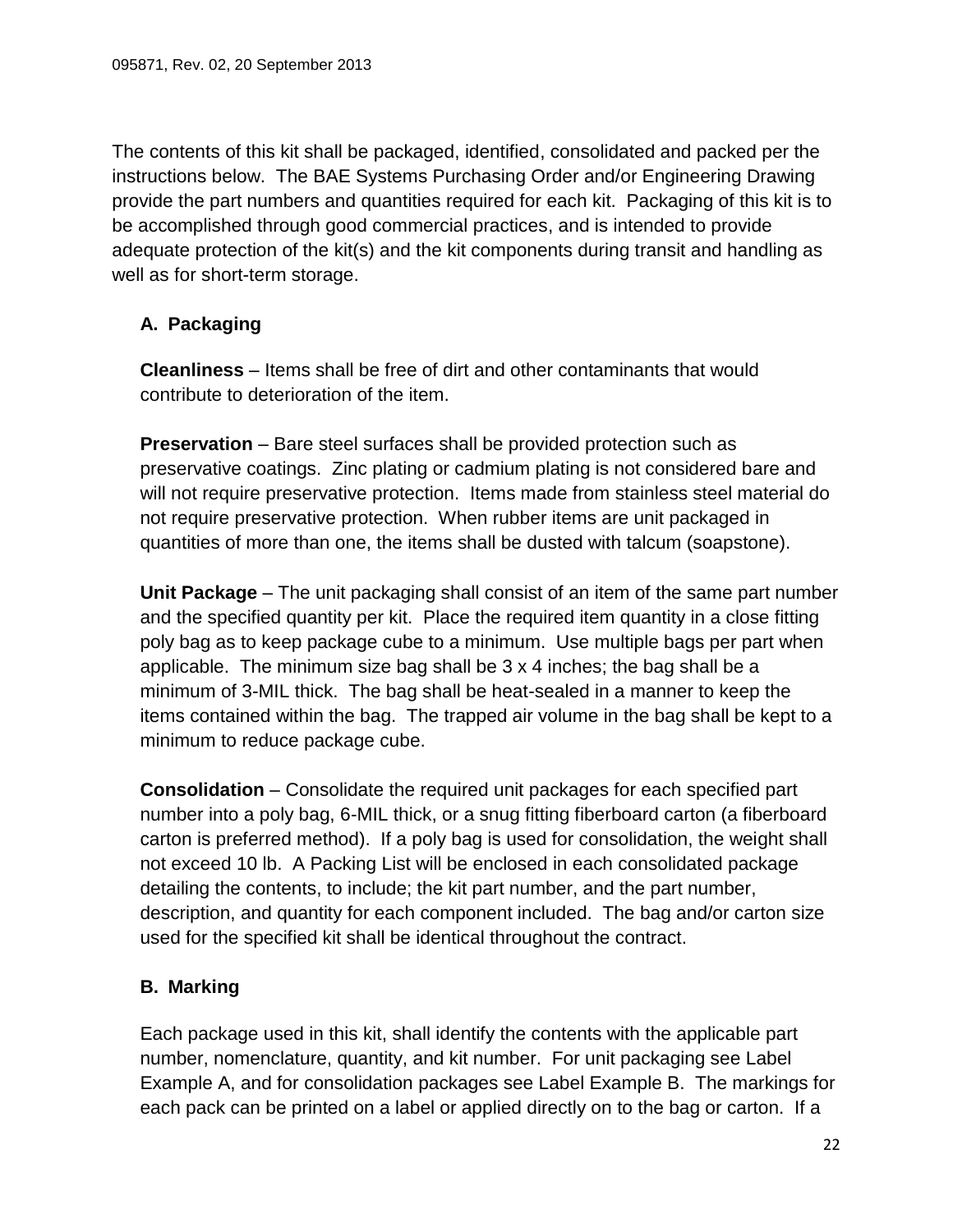label is used it shall meet the requirements as outlined below, and if a label is used to identify a bag, the label may be heat-sealed in the bag along with the item(s). If the label is placed in the bag, the label identification must be able to be read from the exterior of the package. If a Packing List is enclosed in the package, the package is to be marked with "Packing List Enclosed", and is to be located in the same area and adjacent to where the kit identification is applied.

**Age Control** – Shelf-life markings shall be shown as part of the item identification data on unit packs, intermediate containers, exterior containers, and unpacked items. Shelf-life markings shall include the manufactured, cured, assembled or packed date (apply one date), and the expiration or inspect/test date, as appropriate. This information must appear on the unit package unless it is visible through a clear plastic bag, and on the intermediate and exterior container (only when unit pack is exterior container). When two or more unit packs of identical items are marked with different dates, the earliest date should be shown on the intermediate container. Exterior containers and multi-packs containing age control items shall be marked "CONTAINS SHELF-LIFE ITEMS).

- a. Non-extendable shelf-life items: manufactured (MFD) date, cured date, assembled date, packed date (subsistence only) (apply one date, as appropriate), and expiration (EXP) date. For items that contain rubber or synthetic elastomers, the expiration date shall be calculated from the cured date of the rubber/elastomer.
- b. Extendable shelf-life items: manufactured date, cured date, assembled date, packed date (subsistence only) (apply one date, as appropriate), and inspect/test (INSP/TEST) date. For items that contain rubber or synthetic elastomers, the inspect/test date shall be calculated from the cured date of the rubber/elastomer.

| EXAMPLE 1              | FXAMPLE 2            | EXAMPLE 3 |                                          |
|------------------------|----------------------|-----------|------------------------------------------|
| (Non-extendable)       | (Extendable)         |           | (Extendable)                             |
| MFD DATE 10/10<br>4Q09 | ASSEMBLED DATE 10/10 |           | <b>CURED DATE</b>                        |
| EXP DATE 10/13         |                      |           | INSP/TEST DATE 10/13 INSP/TEST DATE 4Q11 |

# <span id="page-22-0"></span>**C. Labels**

All labels used shall meet or exceed the following requirements: pressure sensitive, water-resistant, size 2 x 2-1/2 inches (min). The part number, nomenclature, quantity, and kit number shall be in a stacked configuration, font size 12 to 14, black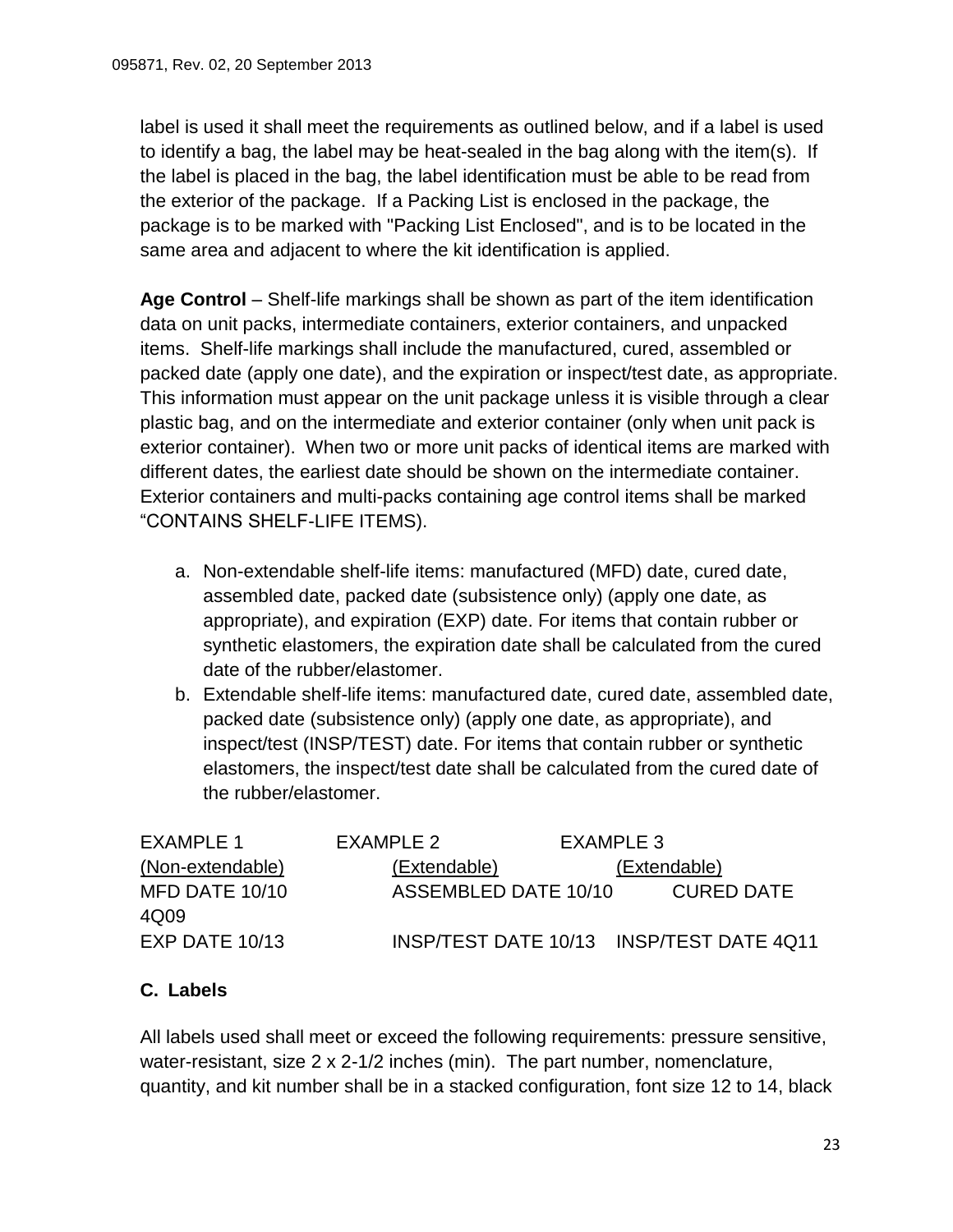ink on white label, and upper case letters. Direct printing on the bag is also acceptable.

## <span id="page-23-0"></span>**D. Packing**

Palletize and/or consolidate required kit quantities per contract schedule. Before stretch wrapping or banding, place fiberboard on four sides and top to further protect cartons from damage. The palletized load(s) shall be marked with the appropriate shipping address as specified in the Purchasing Agreement. Apply special handling marking "Do Not Stack".

| 57K12345-HDWRE-KIT | 57K12345-HDWRE-KIT  |
|--------------------|---------------------|
| MS35338-38         | <b>HARDWARE KIT</b> |
| <b>WASHER</b>      | 1 EACH              |
| <b>12 EACH</b>     |                     |

**Consolidation Pack Label**

#### <span id="page-23-1"></span>**045 MRB Authority**

**Unit Pack Label**

MRB Authority is granted for the associated item number and the Supplier is authorized to perform repairs or disposition parts use-as-is so long as the disposition does not affect the form, fit, function, performance, or reliability of the part. The Supplier is required to keep records of all MRB activity related to this part for this Purchasing Agreement and shall make those records available to BAE Systems personnel upon request.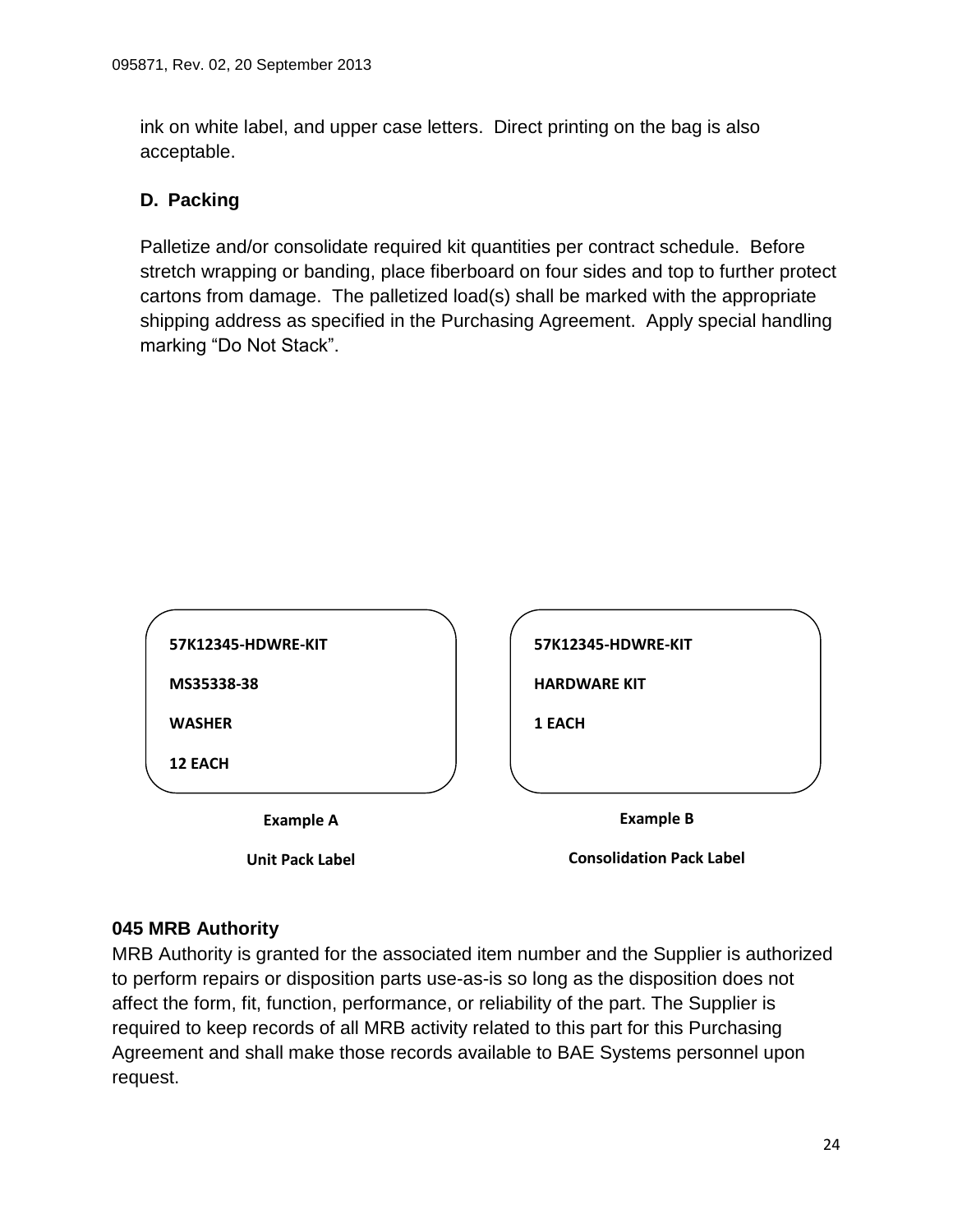<span id="page-24-0"></span>The Supplier is **not** authorized to flow this authority to their sub-tier suppliers.

#### <span id="page-24-1"></span>**046 DELETED**

#### **047 Data Submission Instructions –Anniston**

All data submissions for this item, unless otherwise specified, shall be submitted electronically to [sqa.anniston@baesystems.com.](mailto:sqa.anniston@baesystems.com) The email subject line should include the applicable purchase order number and part number.

#### <span id="page-24-2"></span>**048 Data Submission Instructions – Louisville**

All data submissions for this item, unless otherwise specified, shall be packaged in a separate envelope clearly marked "Certifications". This envelope shall be placed inside of the shipping container with the parts. For shipments with multiple containers of the same product, the envelope will be located in Box 1 of the delivery.

#### Source Inspection Request Forms shall be emailed to

[sqa-admin.minneapolis@baesystems.com](mailto:sqa-admin.minneapolis@baesystems.com) and shall be accompanied by any additional required documentation as specified in the assigned CDRs. The email subject line should include the applicable purchase order number and part number.

# **Do not include data submissions with certified parts or with parts which have completed source inspection.**

#### <span id="page-24-3"></span>**049 Data Submission Instructions – Minneapolis**

All data submissions for this item, unless otherwise specified, shall accompany the parts and be included in the shipping container.

#### Source Inspection Request forms shall be emailed to

[sqa-admin.minneapolis@baesystems.com](mailto:sqa-admin.minneapolis@baesystems.com) and shall be accompanied by any additional required documentation as specified in the assigned CDRs.

#### <span id="page-24-4"></span>**050 Data Submission Instructions - Santa Clara**

<span id="page-24-5"></span>All data submissions for this item, unless otherwise specified, shall be submitted electronically to [pqasc.landa@baesystems.com.](mailto:pqasc.landa@baesystems.com) The email subject line should include the relevant Purchasing Agreement number and part number. Paperwork does not need to be shipped with the product.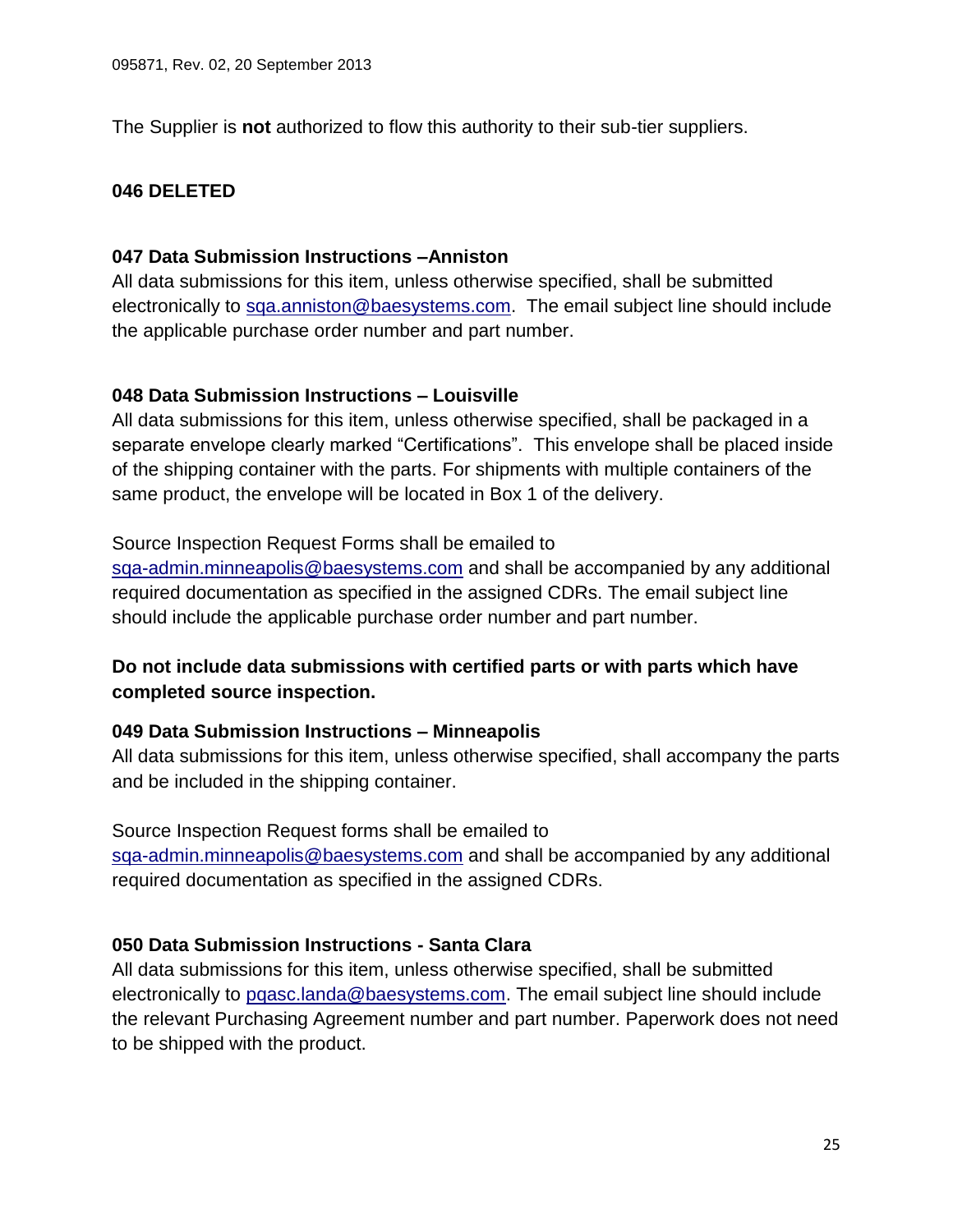## **051 Data Submission Instructions –Sealy**

All data submissions for this item, unless otherwise specified, shall be as instructed on the PPAP Checklist attached to this Purchasing Agreement.

## <span id="page-25-0"></span>**052 Data Submission Instructions-York**

All data submissions for this item, unless otherwise specified, shall be submitted electronically to [pqayork.landa@baesystems.com.](mailto:pqayork.landa@baesystems.com) The email subject line should include the relevant Purchasing Agreement number and part number. Paperwork does not need to be shipped with the product.

# <span id="page-25-1"></span>**053 Initial Sample Inspection Report (ISIR)**

The supplier is required to prepare and maintain an ISIR for this part number. These are used to determine whether all engineering designs and specifications are properly understood by the supplier and that the supplier's process has the capability to produce products meeting these requirements during an actual production run.

# Suppliers must ensure that all drawing clarifications are resolved during the request for quote phase and/or Purchasing Agreement review.

BAE Systems' Quality department will review the ISIR package for conformance and return an ISIR signoff (form 1220) indicating approval. BAE Systems default ISIR requirements will include a Certificate of Conformance (CofC), dimensional report, material certification, and (in cases when identified on the released drawing) performance test results. Full approval of this process must take place prior to shipment of product, unless the BAE Systems' responsible Quality representative has waived this requirement. Product shipped to BAE Systems prior to ISIR approval will be rejected. When a deviation (via a NR or other approved BAE Systems' documentation) has been granted, all shipments must be clearly identified on the packaging exterior with a copy of the approved BAE Systems' documentation. Absence of this identification is grounds for rejection.

Process or product changes require ISIR resubmission. Notification to BAE Systems prior to changes is essential as additional audits or supplier identification may be required prior to resubmission; such changes are to be communicated to your BAE Systems Procurement or Quality contact via the Product/Process Change Request (Form 1310). Process or product changes are defined as changes in the process of product that could affect it capability to meet design requirements or the durability and reliability of the product, including:

Use of a process or material other than that used in the previously approved part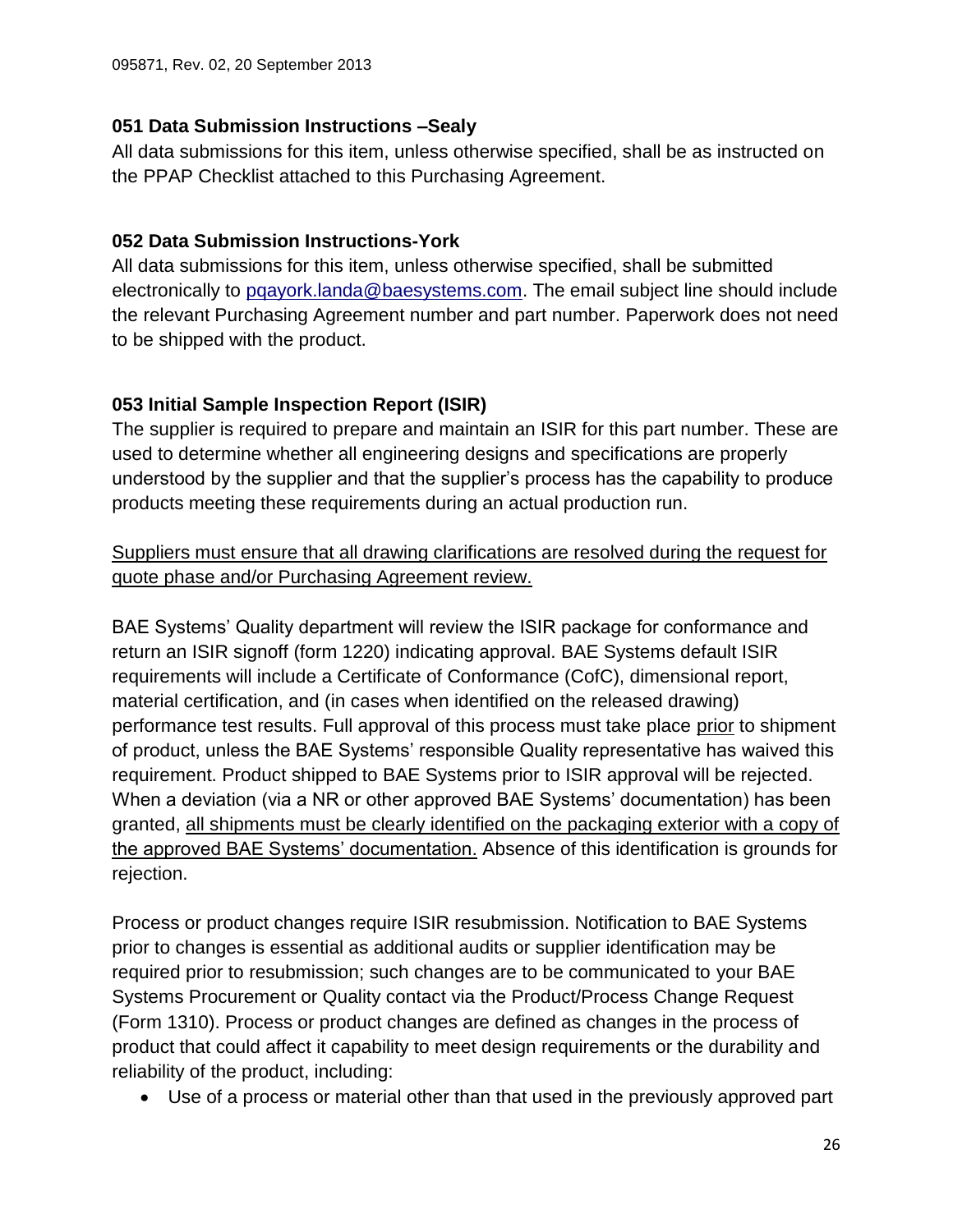- Production from new or modified tools (except perishable tools), dies, molds, patterns, etc., including additional or replacement tooling
- Production following any refurbishment or rearrangement of existing tooling or equipment
- Production from tooling and equipment transferred to a different plant location or from an additional plant location
- Change of a supplier for parts or services (e.g. heat treating, plating, welding) that affect customer fit, form, function, durability, or performance requirements
- Break in production or product produced after tooling has been inactive for volume production for 12 months or more
- Any change in material, including not only raw material but also chemical compounds or processes (i.e. paints, adhesives, sealers, lubricants, plating, heat treat processes, etc.) which become part of the finished product; this includes changing to an engineering approved alternative material or any change in the sequence of operations
- Upon request of BAE Systems' Purchasing or Quality representative

# <span id="page-26-0"></span>**054 Component First Article Test (CFAT)**

A CFAT is required for this item and the following requirements apply:

- The Supplier shall submit a formal test plan, in the format specified by BAE Systems, and a start date for the testing at least 25 days in advance of the start of testing.
- The facility performing the CFAT must be third-party registered to ISO 17025 for the type of testing being performed. An approved deviation from BAE Systems is required if the facility does not meet this requirement.
- The Supplier shall submit a test report, in the format specified by BAE Systems, within 15 days of test completion.
- The manufacturer shall provide written certification that the first article component(s) offered for test was manufactured in the same facility and using the same tooling as will be used for the production units. This statement may be included as part of the test report.
- Retest may be required under the following circumstances:
	- The production process or material has undergone significant change
	- Component production has been discontinued for a period of more than 12 months
	- The production facility has moved to a new location
	- A new supplier has been selected as a source of manufacturing
	- At the request of BAE Systems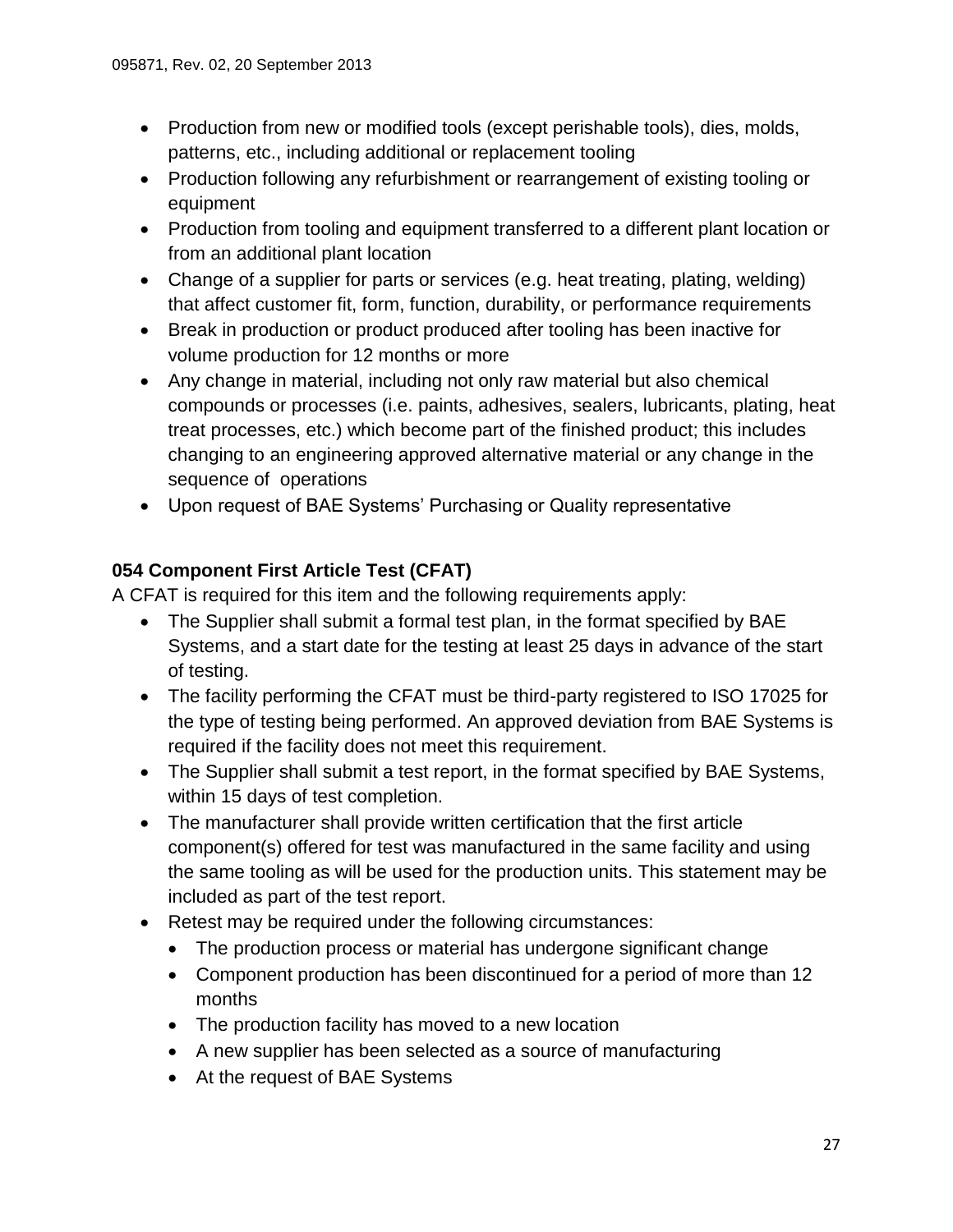# <span id="page-27-0"></span>**055 AQL 1.0**

This item requires inspection at AQL 1.0 to the C=0 Sampling Plan defined in SQAM paragraph 8.3 for all major drawing characteristics. Major drawing characteristics are dimensions with a total tolerance of ≤.010 or where the characteristic is identified as a "major" by a drawing note or SQAP/QAP/QAR

# <span id="page-27-1"></span>**056 100% Inspection**

This item requires 100% inspection of all critical drawing characteristics. Critical characteristics are any dimensions with a total tolerance of ≤.001 or where the characteristic is identified as a "critical" by a drawing note or SQAP/QAP/QAR.

# <span id="page-27-2"></span>**057 PPAP-Level 2**

The Supplier shall complete a PPAP in accordance with Level 2 of the Production Part Approval Process (PPAP) manual and shall submit the following to BAE Systems for approval:

Design Record Engineering Change Documents (if applicable) Dimensional Results with ballooned drawing (all characteristics, including drawing notes, numbered) Photograph of the part marking Material, Performance Test Results Qualified Laboratory Documentation Appearance Approval Report (if applicable) Sample Product Part Submission Warrant (PSW)

All other requirements of the PPAP shall be completed, retained on file, and made available to BAE Systems upon request.

The Supplier shall not ship product to BAE Systems prior to receipt of a signed/approved PSW. Product shipped in advance of PPAP approval shall be subject to rejection.

Process or product changes require PPAP resubmission. Notification to BAE Systems prior to changes is essential as additional audits or supplier identification may be required prior to resubmission; such changes are to be communicated to your BAE Systems Procurement or Quality contact via the Product/Process Change Request (Form 1310). Process or product changes are defined as changes in the processing of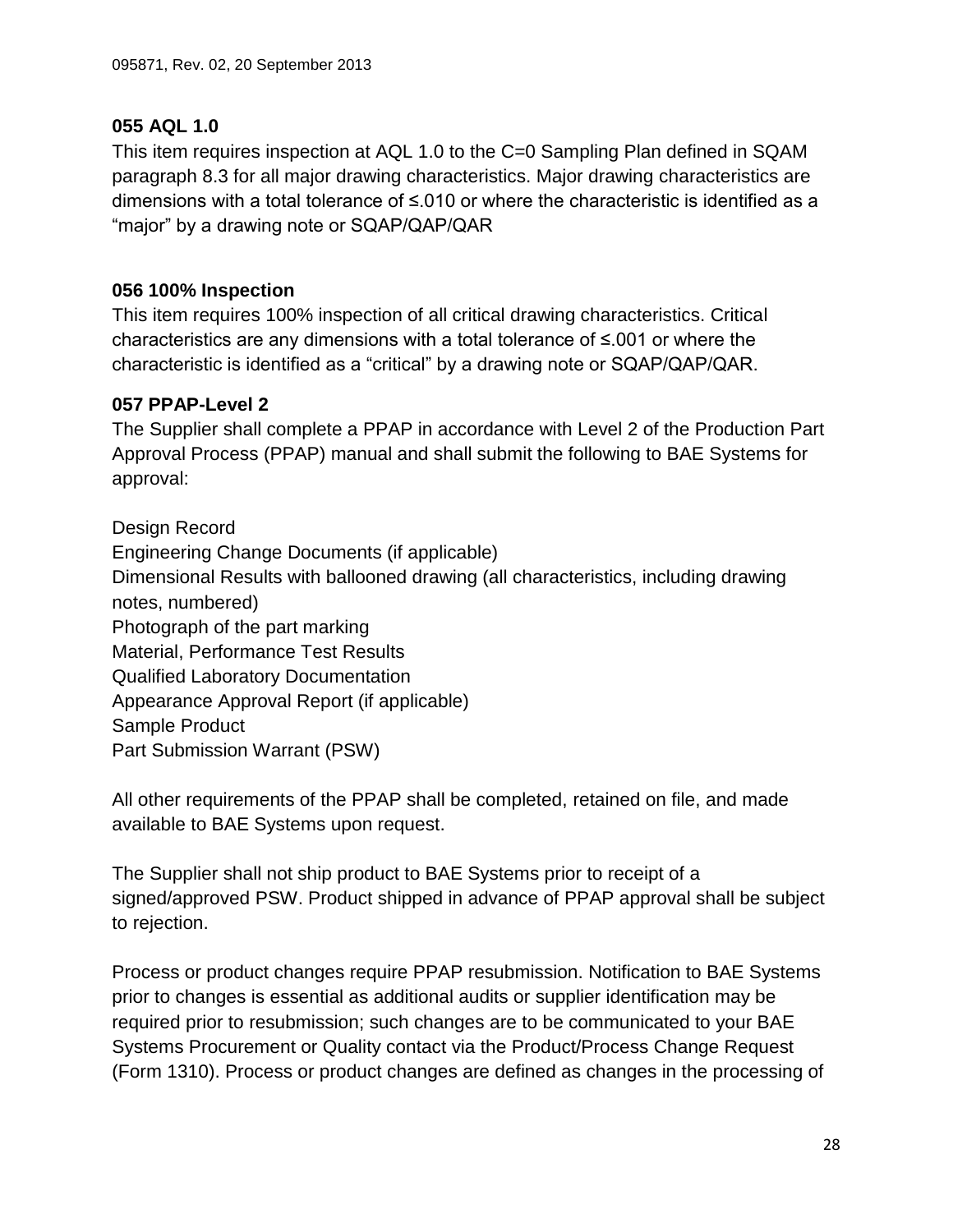the product that could affect its ability to meet design, durability, and reliability requirements, including:

- Use of a process or material other than those which were previously approved,
- Production from new or modified tools (except perishable tools), dies, molds, patterns, etc., including additional or replacement tooling,
- Production following any refurbishment or rearrangement of existing tooling or equipment,
- Production from tooling and equipment transferred from another manufacturing site,
- Change of a supplier for parts or services (e.g. heat treating, plating, welding),
- Break in production or product produced after tooling has been inactive for volume production for 12 months or more,
- Any change in material, including not only raw material but also chemical compounds or processes (i.e. paints, adhesives, sealers, lubricants, plating, heat treat processes, etc.) which become part of the finished product; this includes changing to an engineering approved alternative material or any change in the sequence of operations,
- Upon request of BAE Systems' Purchasing or Quality representative.

# <span id="page-28-0"></span>**058 PPAP-Level 3**

The Supplier shall complete a PPAP in accordance with Level 3 of the Production Part Approval Process (PPAP) manual and shall submit the following to BAE Systems for approval:

Design Record Engineering Change Documents (if applicable) Customer Engineering Approval (if required) Design FEMA Process Flow Diagrams Process FEMA Control Plan Measurement System Analysis Studies Dimensional Results with ballooned drawing (all characteristics, including drawing notes, numbered) Photograph of the part marking Material, Performance Test Results Initial Process Studies Qualified Laboratory Documentation Appearance Approval Report (if applicable)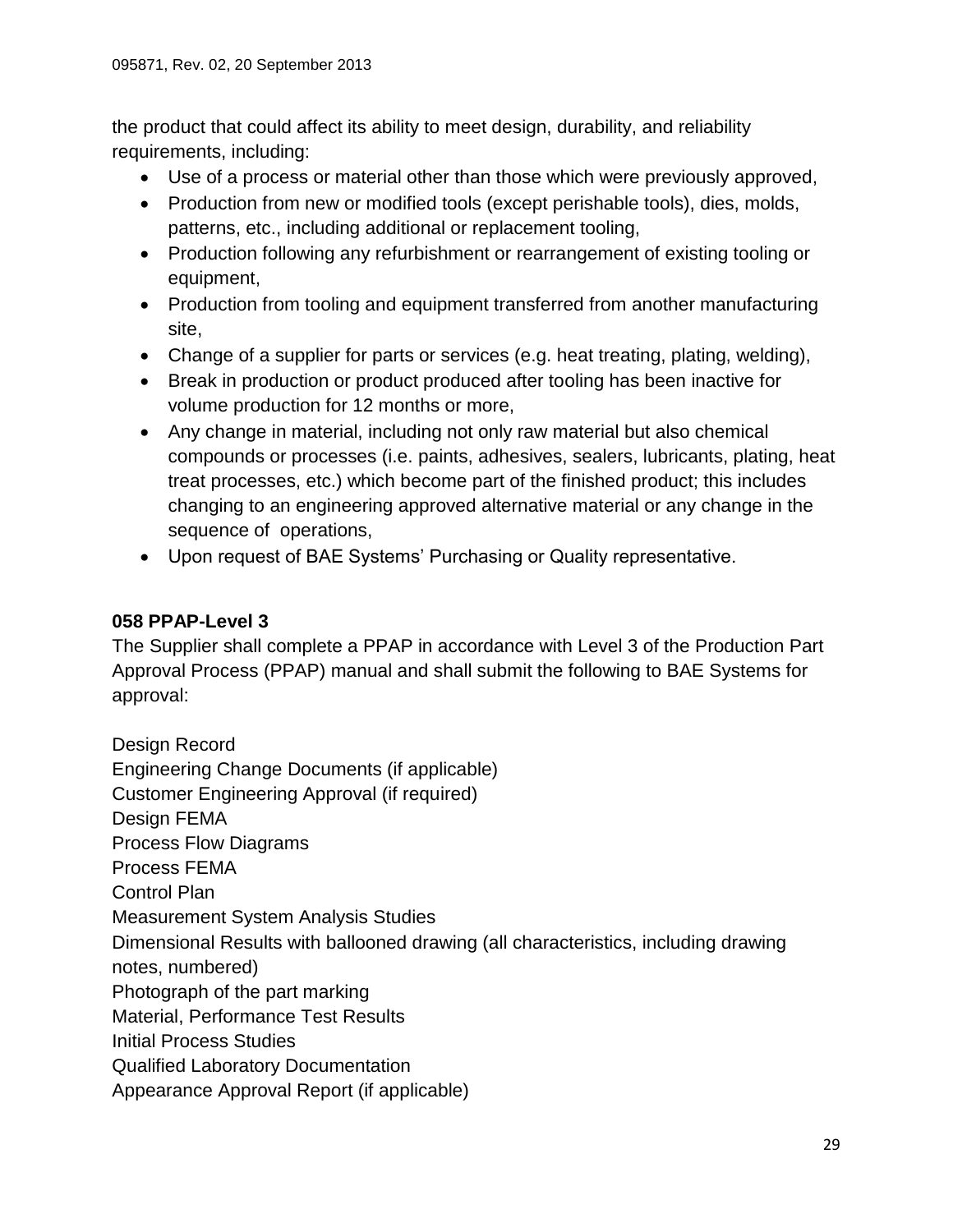Sample Product Records of Compliance Part Submission Warrant (PSW)

All other requirements of the PPAP shall be completed, retained on file, and made available to BAE Systems upon request.

The Supplier shall not ship product to BAE Systems prior to receipt of a signed/approved PSW. Product shipped in advance of PPAP approval shall be subject to rejection.

Process or product changes require PPAP resubmission. Notification to BAE Systems prior to changes is essential as additional audits or supplier identification may be required prior to resubmission; such changes are to be communicated to your BAE Systems Procurement or Quality contact via the Product/Process Change Request (Form 1310). Process or product changes are defined as changes in the processing of the product that could affect its ability to meet design, durability, and reliability requirements, including:

- Use of a process or material other than those which were previously approved,
- Production from new or modified tools (except perishable tools), dies, molds, patterns, etc., including additional or replacement tooling,
- Production following any refurbishment or rearrangement of existing tooling or equipment,
- Production from tooling and equipment transferred from another manufacturing site,
- Change of a supplier for parts or services (e.g. heat treating, plating, welding),
- Break in production or product produced after tooling has been inactive for volume production for 12 months or more,
- Any change in material, including not only raw material but also chemical compounds or processes (i.e. paints, adhesives, sealers, lubricants, plating, heat treat processes, etc.) which become part of the finished product; this includes changing to an engineering approved alternative material or any change in the sequence of operations,
- Upon request of BAE Systems' Purchasing or Quality representative.

# <span id="page-29-0"></span>**059 PPAP-Level 4-Predefined Requirements**

The Supplier shall complete a PPAP in accordance with Level 4 of the Production Part Approval Process (PPAP) manual and shall submit the following to BAE Systems for approval: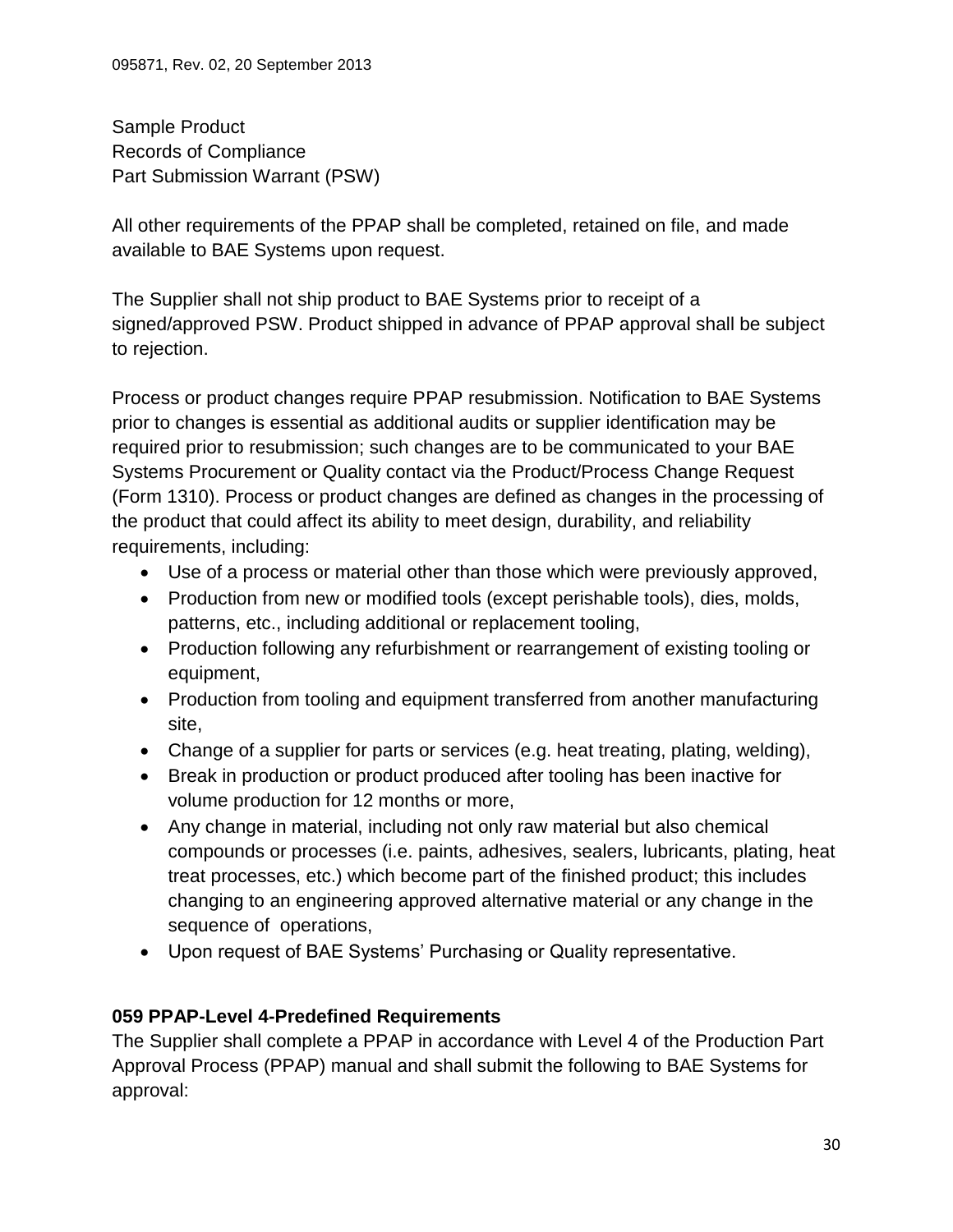Dimensional Results with ballooned drawing (all characteristics, including drawing notes, numbered) Photograph of the part marking Process Certifications Material, Performance Test Results Part Submission Warrant (PSW)

All other requirements of the PPAP are waived for this order and do not need to be completed.

The Supplier shall not ship product to BAE Systems prior to receipt of a signed/approved PSW. Product shipped in advance of PPAP approval shall be subject to rejection.

Process or product changes require PPAP resubmission. Notification to BAE Systems prior to changes is essential as additional audits or supplier identification may be required prior to resubmission; such changes are to be communicated to your BAE Systems Procurement or Quality contact via the Product/Process Change Request (Form 1310). Process or product changes are defined as changes in the processing of the product that could affect its ability to meet design, durability, and reliability requirements, including:

- Use of a process or material other than those which were previously approved,
- Production from new or modified tools (except perishable tools), dies, molds, patterns, etc., including additional or replacement tooling,
- Production following any refurbishment or rearrangement of existing tooling or equipment,
- Production from tooling and equipment transferred from another manufacturing site,
- Change of a supplier for parts or services (e.g. heat treating, plating, welding),
- Break in production or product produced after tooling has been inactive for volume production for 12 months or more,
- Any change in material, including not only raw material but also chemical compounds or processes (i.e. paints, adhesives, sealers, lubricants, plating, heat treat processes, etc.) which become part of the finished product; this includes changing to an engineering approved alternative material or any change in the sequence of operations,
- Upon request of BAE Systems' Purchasing or Quality representative.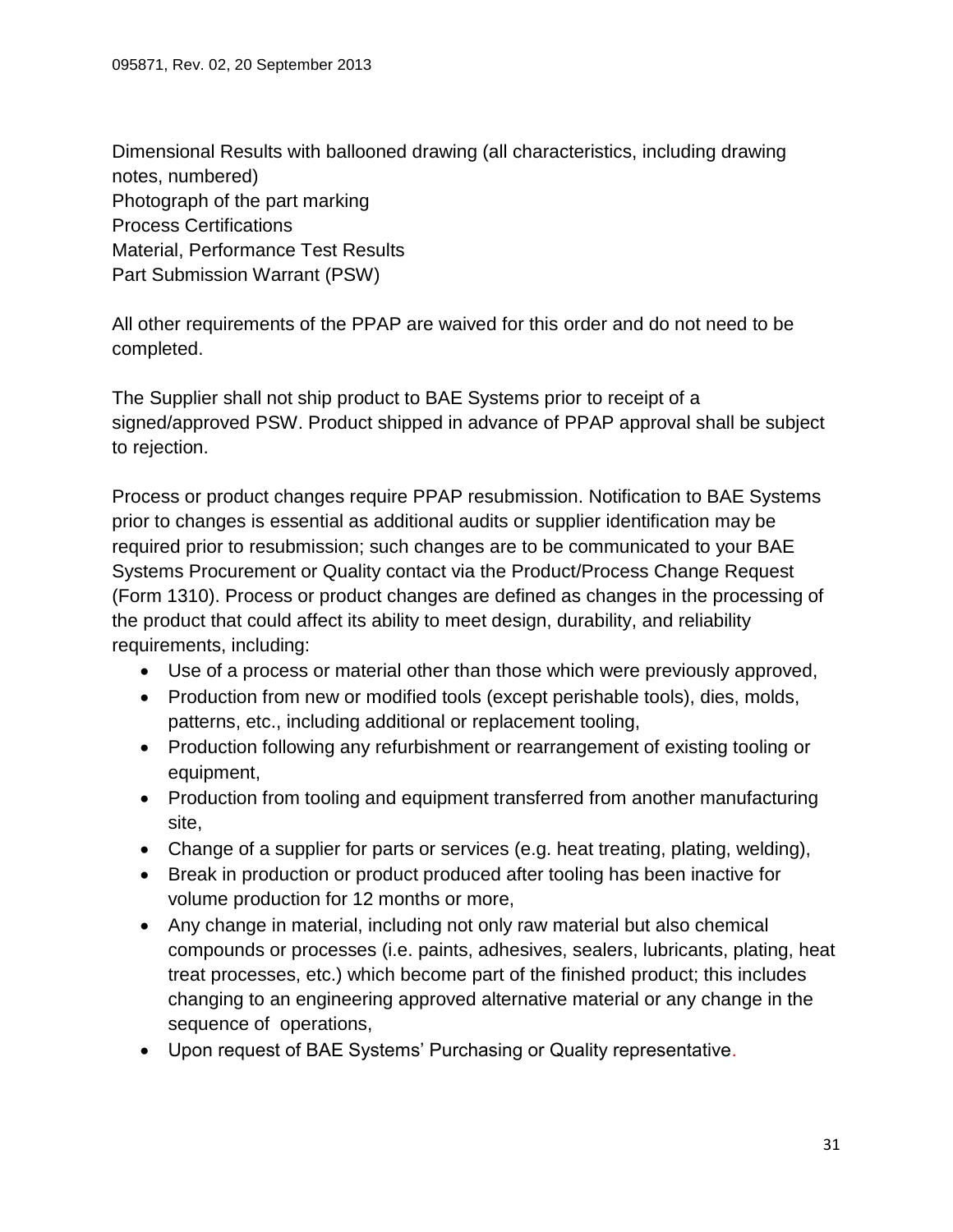# <span id="page-31-0"></span>**060 PPAP-Level 4-Unique Requirements**

The Supplier shall complete a PPAP in accordance with Level 4 of the Production Part Approval Process (PPAP) manual and shall submit requirements as specified in the PPAP Requirements Checklist included as part of the Purchasing Agreement. All other requirements of the PPAP shall be completed, retained on file, and made available to BAE Systems upon request. Inspection data shall be accompanied by a ballooned drawing (all characteristics, including drawing notes, numbered) and a photograph of the part marking.

The Supplier shall not ship product to BAE Systems prior to receipt of a signed/approved PSW. Product shipped in advance of PPAP approval shall be subject to rejection.

Process or product changes require PPAP resubmission. Notification to BAE Systems prior to changes is essential as additional audits or supplier identification may be required prior to resubmission; such changes are to be communicated to your BAE Systems Procurement or Quality contact via the Product/Process Change Request (Form 1310). Process or product changes are defined as changes in the processing of the product that could affect its ability to meet design, durability, and reliability requirements, including:

- Use of a process or material other than those which were previously approved,
- Production from new or modified tools (except perishable tools), dies, molds, patterns, etc., including additional or replacement tooling,
- Production following any refurbishment or rearrangement of existing tooling or equipment,
- Production from tooling and equipment transferred from another manufacturing site,
- Change of a supplier for parts or services (e.g. heat treating, plating, welding),
- Break in production or product produced after tooling has been inactive for volume production for 12 months or more,
- Any change in material, including not only raw material but also chemical compounds or processes (i.e. paints, adhesives, sealers, lubricants, plating, heat treat processes, etc.) which become part of the finished product; this includes changing to an engineering approved alternative material or any change in the sequence of operations,
- Upon request of BAE Systems' Purchasing or Quality representative.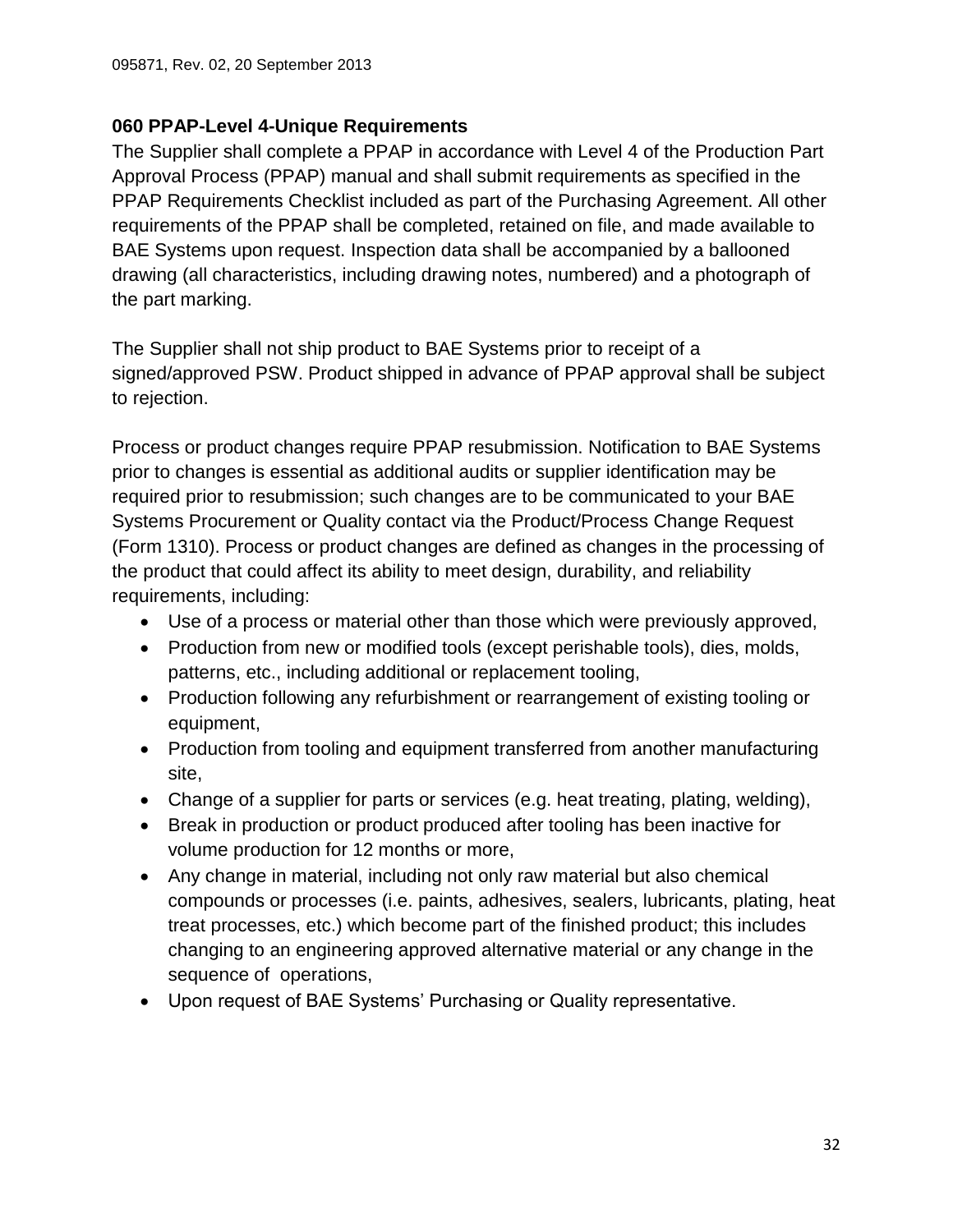## <span id="page-32-0"></span>**061 PPAP-Level 5**

The Supplier shall complete a PPAP in accordance with Level 5 of the Production Part Approval Process (PPAP) manual and shall retain all documentation at their facility. Inspection data shall be accompanied by a ballooned drawing (all characteristics, including drawing notes, numbered) and a photograph of the part marking. The documentation shall be made available to BAE Systems upon request.

# <span id="page-32-1"></span>**062 CARC Paint Marking**

All parts large enough to be individually marked shall be marked with the name or logo of the painter and the date or lot identification on which the parts were painted. If the Supplier paints the parts, only the date on which the parts are painted is required. Marking shall be ink stamped in a contrasting color with the size and font at the discretion of the supplier. Items too small to be individually marked shall have this information marked on the packaging.

Example: ABC Finishing Company 1/1/2012

# <span id="page-32-2"></span>**063 Modified Identification Marking**

This item shall be marked with the full item number as specified in the Purchasing Agreement using the marking methods, character size, and other requirements as specified in the TDP.

Example: Drawing Note states: "19200ASSY12345678" PO Item Number is: "12345678\*02" Mark Part as: "19200ASSY12345678\*02"

**The supplier shall also mark their supplier site number as specified on the purchase order. Locate this marking near the marking specified by the drawing note. Method of marking is at the supplier's option but is not to damage the part or affect the form, fit or function and shall be permanent and legible after all finishing operations.**

**All other requirements of the drawing note remain unchanged.**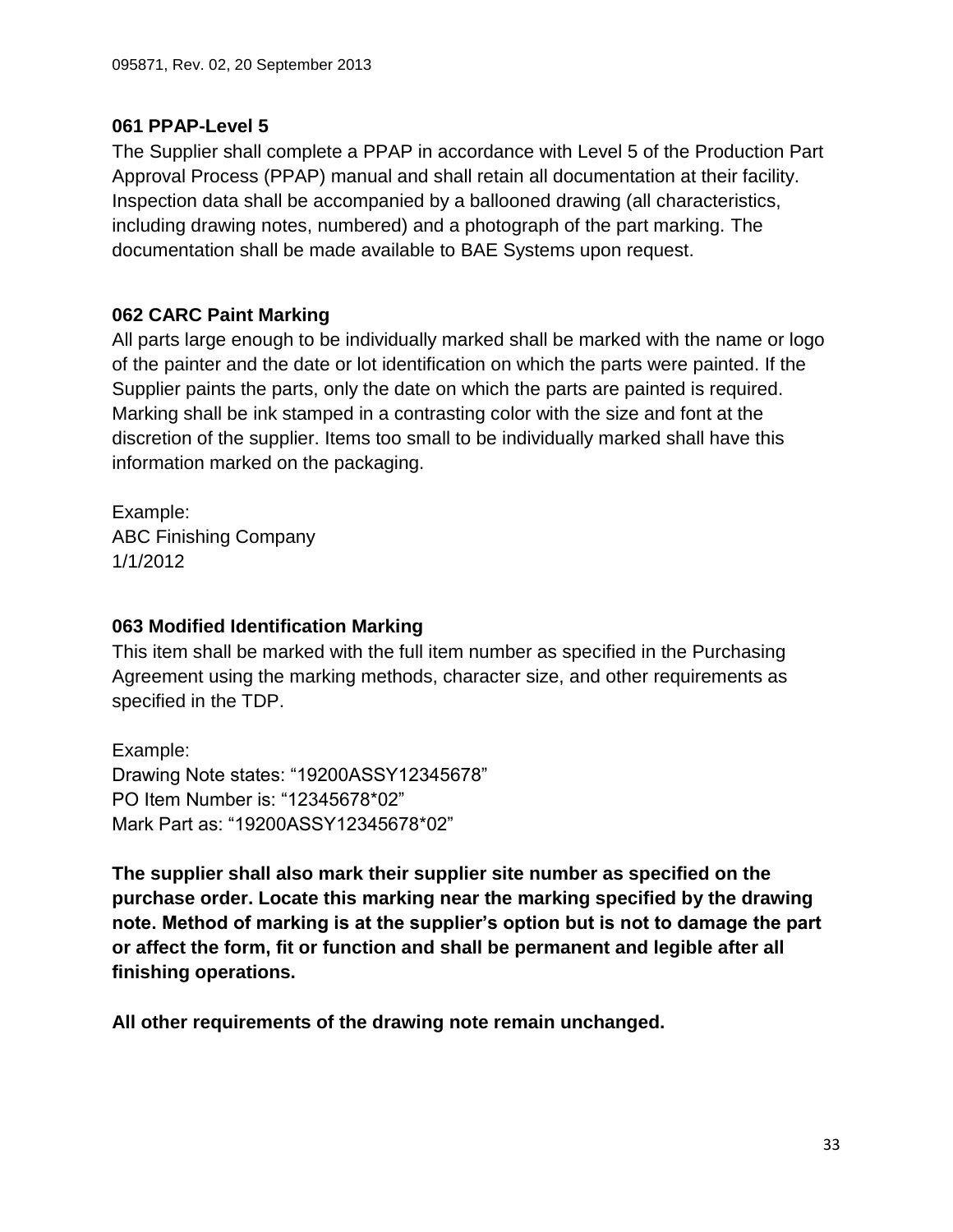095871, Rev. 02, 20 September 2013

#### <span id="page-33-0"></span>**064 York CAGE Code**

The CAGE code to be marked on this part is 06085.

#### <span id="page-33-1"></span>**065 Santa Clara CAGE Code**

The CAGE code to be marked on this part is 80212.

#### <span id="page-33-2"></span>**066 Anniston CAGE Code-Aftermarket Spares**

The CAGE code to be marked on this part is 076M6.

#### <span id="page-33-3"></span>**067 Anniston CAGE Code-Forge Facility**

The CAGE code to be marked on this part is 05386.

#### <span id="page-33-4"></span>**068 Part Identification Marking-Combat Vehicles**

This item shall be marked with the Item Number as identified in the Purchasing Agreement and the Supplier's Vendor Number or CAGE code. Method and location of marking are at the Supplier's option, but must be permanent must not damage/deform the part, and must be legible after all finishing operations.

If individual parts are too small to be marked, the parts can be bagged and tagged in groups of no more than 25 per bag.

Example: 12345678\*02 MFR0XYZ0

#### <span id="page-33-5"></span>**069 Part Identification Marking-Tactical Wheeled Vehicles**

This part shall be marked with the following:

- The part, sub-assembly, or unit number with all applicable suffixes,
- Drawing revision level,
- Batch /lot/date code,
- Manufacturer's identification number or CAGE code

#### <span id="page-33-6"></span>**070 Welding-Tactical Wheeled Vehicles**

A. Approval of the supplier or sub-tier supplier weld program must be obtained prior to production build. This approval will usually be obtained by performing an onsite audit of the supplier's overall weld program, verifying supplier management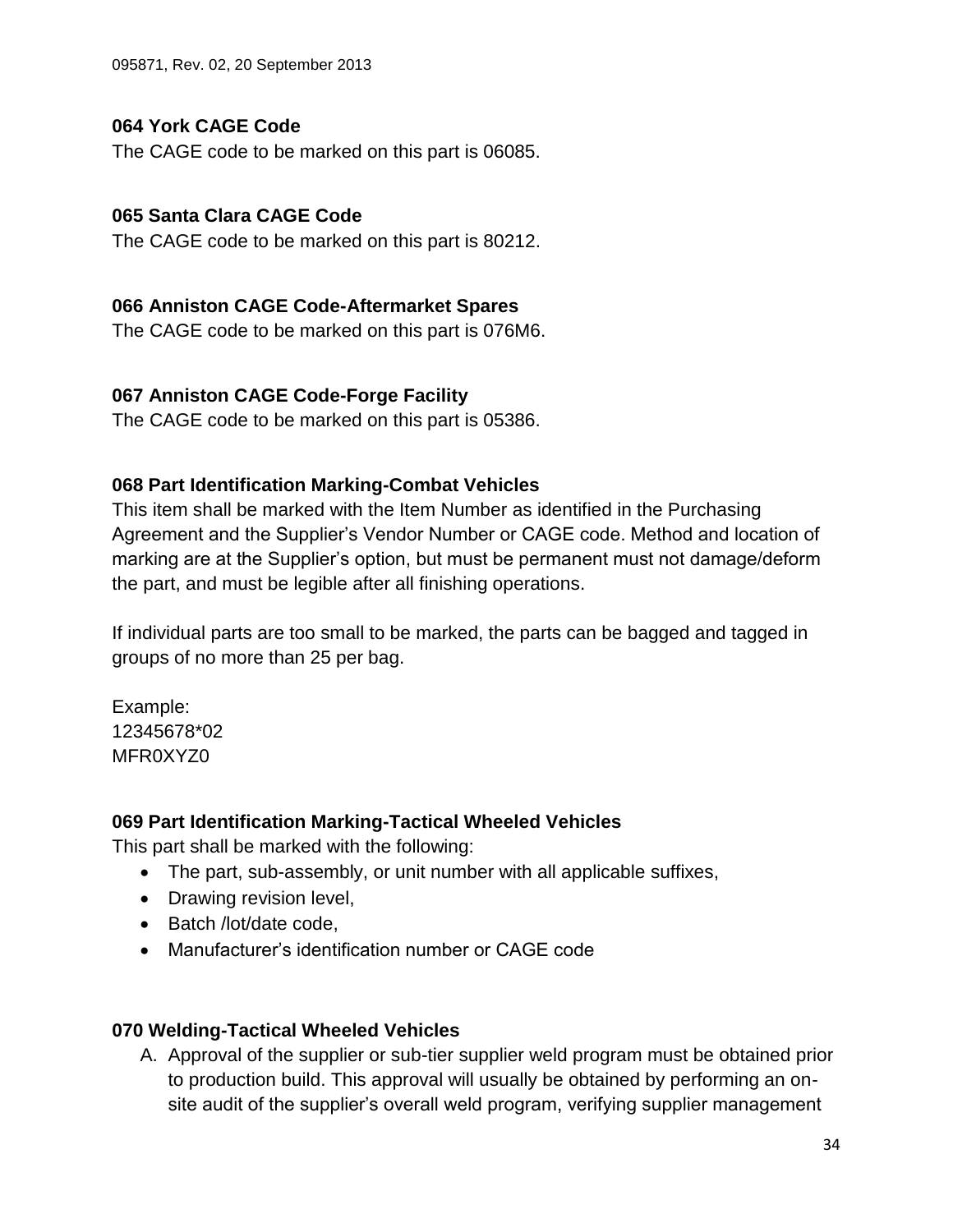and employee knowledge and application of AWS standards, and a review of the elements identified in the paragraph below. The weld program shall include the development of Procedure Qualification Records (PQRs); Welding Procedures Specifications (WPSs); personnel certifications, welders and weld operators; equipment certifications and calibration; and documented training of welders and weld inspectors.

Weld process approvals will be specific to a code and a material (i.e. Aluminum, Steel, & Ballistic material will need to be approved independently of each other). BAE Systems utilizes the following applicable weld codes:

- 1. AWS D1.1 and D1.3 for Steel
- 2. AWS D1.2 for Aluminum

To obtain approval, the supplier shall submit the following in accordance with the Data Submission Instructions for this item:

- 1. All welding procedures (WPS) in accordance with American Welding Society (AWS) weld code requirements to include PPAP dimensional characteristics. The use of pre-qualified weld joints as specified in AWS does not preclude submittal of welding procedures.
- 2. All Procedure Qualification Records (PQR)
- 3. BAE Systems Welding Process Audit Checklist, Form 31
- 4. ISO Welding Survey, Form 32
- 5. Sample of weld personnel certifications

All BAE Systems' weld approvals may be subject to concurrence by our customer and the supplier will be notified if this requirement applies.

Repair welding outside allowances of the approved code of defective parts shall require approval of BAE Systems Quality and a written procedure identifying proper technique and approach to correct the defective product.

B. Suppliers who subcontract welding processes shall assure all applicable approvals, documentation and testing is reviewed and approved by the applicable supplier process IAW ISO guidelines and that the review is documented and available to BAE Systems and customer upon request. It is the BAE Systems supplier's responsibility to assure the final product delivered to BAE Systems shall be IAW all applicable Purchasing Agreement and specification documents. BAE Systems requires notification as to subcontractor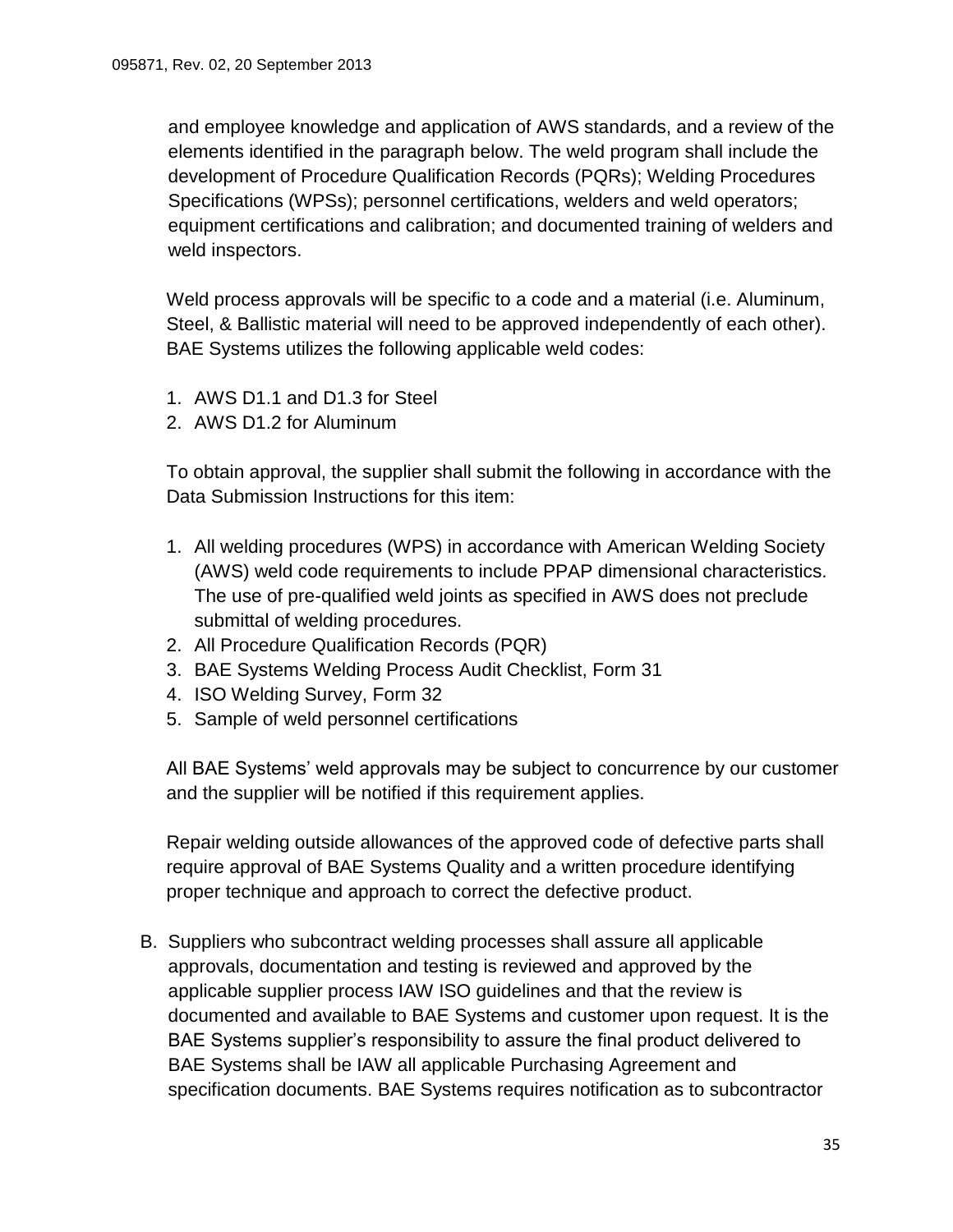process changes and/or changes in subcontractor. It is recommended the subcontracted supplier utilize the approved BAE Systems' documentation. When requested, BAE Systems shall provide technical support as deemed appropriate.

- C. Alternate Welding Standards Suppliers may utilize alternate standards or codes once they have demonstrated that equivalent or better quality and performance can be obtained by their use. It is the supplier's responsibility to demonstrate such equivalence. The demonstrated equivalent shall be verified by contacting the BAE Systems' Quality representative for approval prior to fabrication of any production weldment. Examples of alternate standards are CWB, Ground Combat Vehicle Welding Codes (12479550 for steel and 12472301 for aluminum) and MIL-STD-11261.
- D. Previously Qualified Procedures If the supplier previously qualified welding procedures under another BAE Systems contract, BAE Systems' Quality representative may secure a waiver of the requirements for submittal of welding procedures. The supplier must submit a waiver request to the BAE Systems' Quality representative in writing. The request shall identify the previous contract/Purchasing Agreement(s) under which the supplier originally qualified the procedures. The supplier may request use of previously qualified weld procedures provided ALL of the following requirements are met:
	- The weld procedure was qualified on a previous Department of Defense contract
	- The supplier has welders and equipment certified to AWS specification or an approved alternate
	- The supplier has not had a break in production for more than six (6) months

# <span id="page-35-1"></span><span id="page-35-0"></span>**071 DELETED**

# **072 Paint Process Requirements**

CARC-finished parts shall meet the following requirements:

- Adhesion testing per ASTM 3359
- 96 Hour humidity testing per ASTM 1735
- Salt spray corrosion testing per ASTM B117 using the performance criteria of ASTM D1654. The number of hours of testing shall be as required by the drawing

Records and sample test results for the above shall be maintained and made available for review and/or submittal to BAE Systems Quality upon request.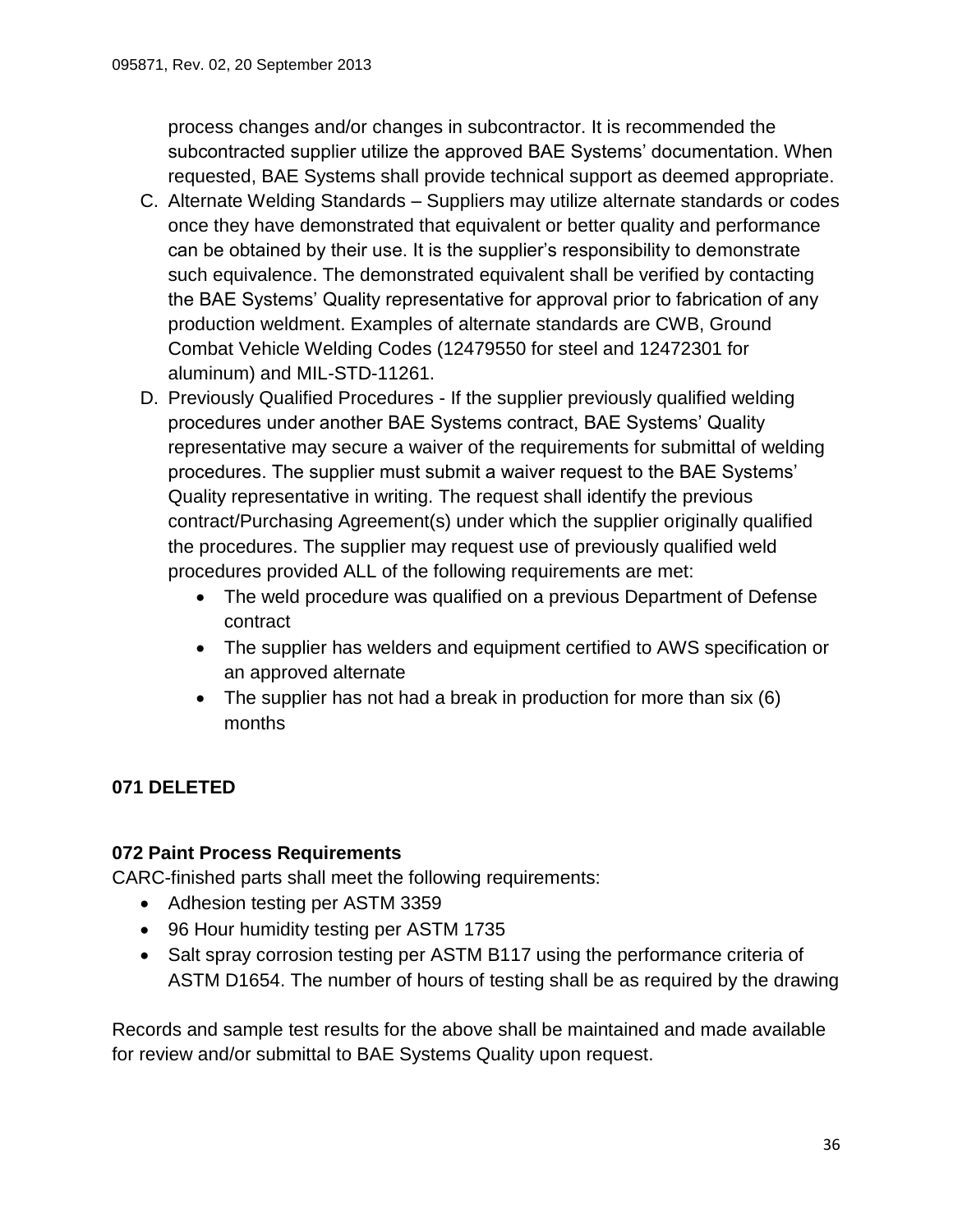# <span id="page-36-0"></span>**073 Adhesion Testing of Non-CARC Paint Finishes**

The supplier shall perform Non-CARC paint adhesion testing in accordance with Federal Specification TT-C-490, Paragraph 4.2.7.3. Records and sample test results shall be maintained and made available for review and/or submittal to BAE Systems Quality upon request.

# <span id="page-36-1"></span>**074 Paint- Naval Programs**

Items requiring painting in accordance with MIL-STD-1303 (Cancelled) shall instead be painted in accordance with NAVSEA Drawing 7250920 and associated paint photographs (if applicable) to define masking.

# <span id="page-36-2"></span>**075 Pretreatment to MIL-DTL-16232**

Processing to this specification requires prior approval from BAE Systems. The Supplier shall, prior to production and after contract award, submit a proposed procedure for review/approval in accordance with the Data Submission Instructions for this item. The procedure shall include the following details:

- The exact designation of all chemicals proposed for use, together with the name(s) of the manufacturers,
- Detailed method of control, with limits for time, temperature, pH levels, test methods with frequencies and all other pertinent details that will ensure compliance with the requirements of the specification,
- A list of all part numbers, top level and/or sub-components, to be processed using this procedure,
- Stress Relief/Hydrogen Embrittlement bake out temperature and time, including pre-process per AMS 2759/11 and post process baking for hydrogen embrittlement relief per AMS 2759/9. Maximum stress relief/embrittlement relief temperature shall not exceed the final tempering temperature of the part.

Additionally, the following requirements must be met:

- When test panels/coupons or specimens are used in lieu of actual parts (preferred), they shall be made of the same material, alloy, and hardness and be representative of the manufacturing process
- Parts having a hardness of Rockwell C39 or greater shall be tested for hydrogen embrittlement on a frequency of no less than every 90 to 120 days. Unless otherwise specified in the BAE Systems technical data package.
- Stress relief/hydrogen embrittlement baking temperature is not to exceed tempering temperatures of the final heat treat process (i.e., carburizing and temper, quench and temper, normalize and temper, flame or induction hardening)

Deviation from the approved procedure is not permitted without written approval from the procuring agency, using the VIR form UA-111. Phosphate Coating Procedures other than specification MIL-DTL-16232 or chemical conversion coatings and pretreatments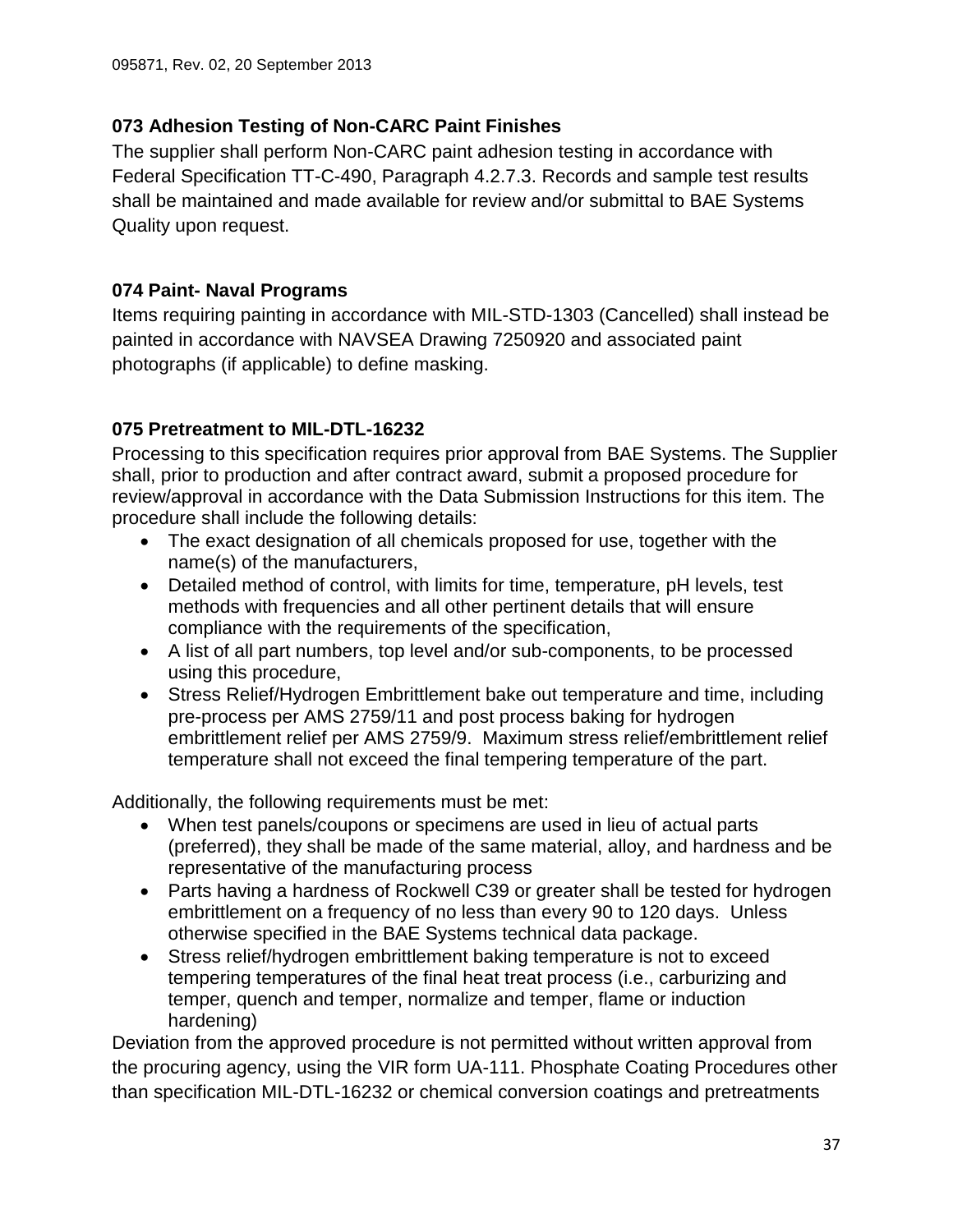to specification TT-C-490 Types I and V shall be retained on file at the Supplier's facility and available for review upon request

# <span id="page-37-0"></span>**076 Pretreatment to TT-C-490 Types I and V**

Processing to this specification requires prior approval from BAE Systems. The Supplier shall, prior to production and after contract award, submit a proposed procedure for review/approval in accordance with the Data Submission Instructions for this item. The procedure shall include the following details:

- Tempering temperature defined and sent to the plater,
- Cleaning processes,
- Pretreatment processes,
- Painting Processes,
- Process Time (Process time from plate to bake and bake time),
- Stress relieve temperature and/or Hydrogen Embrittlement bake temperature,
- Chemical concentrations,
- Process controls,
- Acceptance criteria/frequency (including Salt Spray Testing lot size),
- Manufacturer and exact proprietary designation of any material used,
- Any equipment used in the application of the procedure,
- Any other pertinent details shall be listed for each step of the application process,
- Copy of the drawing/design criteria.

Additionally, the following requirements must be met:

- When test panels/coupons or specimens are used in lieu of actual parts (preferred), they shall be made of the same material, alloy, and hardness and be representative of the manufacturing process
- TT-C-490 is not only a phosphate coating specification, but also a paint specification; therefore, it is the Supplier's responsibility to assure all aspects of the phosphate and paint procedures are not only included in the procedure but also followed
- In no case shall Salt Spray Testing be performed less than once every two weeks. Salt spray testing shall be performed per ASTM B117 (5% salt) for 336 hours
- Salt spray test panels shall be  $4 \times 6$  inches minimum
- Salt spray test panels shall be pretreated (if applicable) and prime coated
- Salt spray panels shall have a single vertical scribe (as positioned in the salt spray cabinet) exposing the base metal

# <span id="page-37-1"></span>**077 Casting**

The supplier shall submit a Casting Process Audit Checklist (form 049) prior to start of production in accordance with the Data Submission Instructions for this item. On-site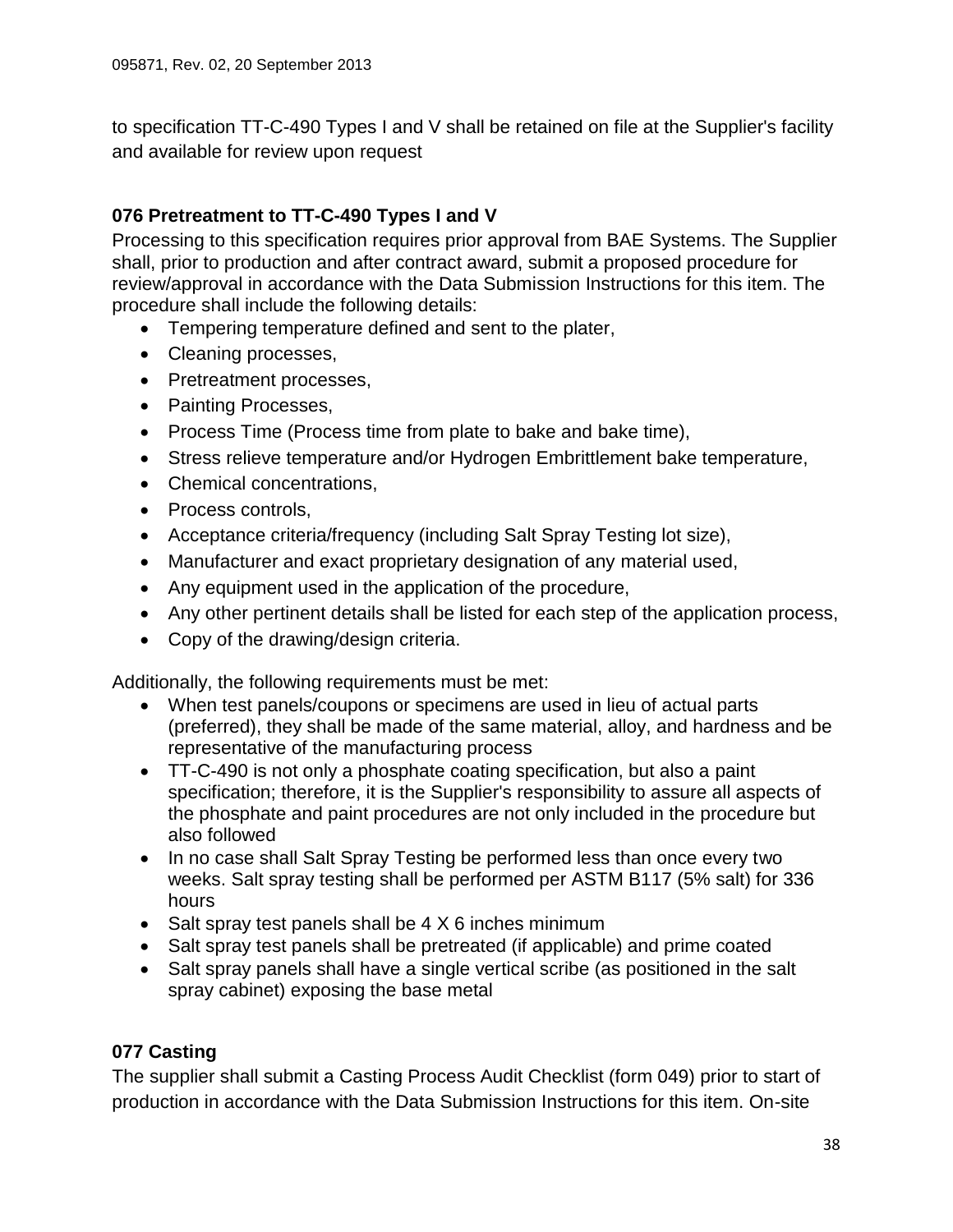auditing of the Supplier's facility may also be required before the Supplier's casting process is approved.

The first castings from each mold cavity shall be radiographed in accordance with the drawing or, if undefined, in accordance with standard procedure to ensure a sound casting. Subsequent castings shall be radiographed in those areas that were defective in the immediately preceding castings until compliance has been obtained.

Castings shall be smooth, free of defects which could cause handling injury following MSS SP-55-2006 Visual Method for Evaluation of Surface Irregularities, and shall be accomplished by qualified operators. Castings shall not have chilled corners or center chill in areas to be machined.

Radiographic inspection, where required, shall be performed by qualified inspectors/inspection labs.

# <span id="page-38-0"></span>**078 Prohibited and Restricted Materials/Finishes**

Because BAE Systems provides product to a worldwide market, it has become a necessity to identify and/or eliminate substances that are restricted or prohibited from our products and all suppliers must be aware of and adhere to these global regulations for materials supplied to BAE Systems. Materials provided by the supplier may include partially or fully furnished assemblies, components, packaging, chemicals, and consumable processing materials. It is the responsibility of the supplier to verify that the substances listed are not in any products or materials supplied to BAE Systems per the referenced thresholds and flow down this requirement to their sub-tier suppliers. The prohibited & restricted material guidelines used by BAE Systems are available per the most recent revision of the Global Automotive Declarable Substance List (GADSL) and may be found at the website: [http://www.gadsl.org.](http://www.gadsl.org/) This list is updated on an annual basis every February based on the evolving development of global environmental regulations.

Material records and sample test results shall be maintained and available for review or submittal to BAE Systems upon request as evidence of compliance

# <span id="page-38-1"></span>**E. Hexavalent Chrome & Cadmium Replacement**

1. *Replacement of hexavalent chrome sealers or post rinses for current zinc coatings*

All substitutes for hexavalent chrome post rinses or sealers for use on electron-deposited coatings of zinc on iron and steel, ASTM B633 or zinc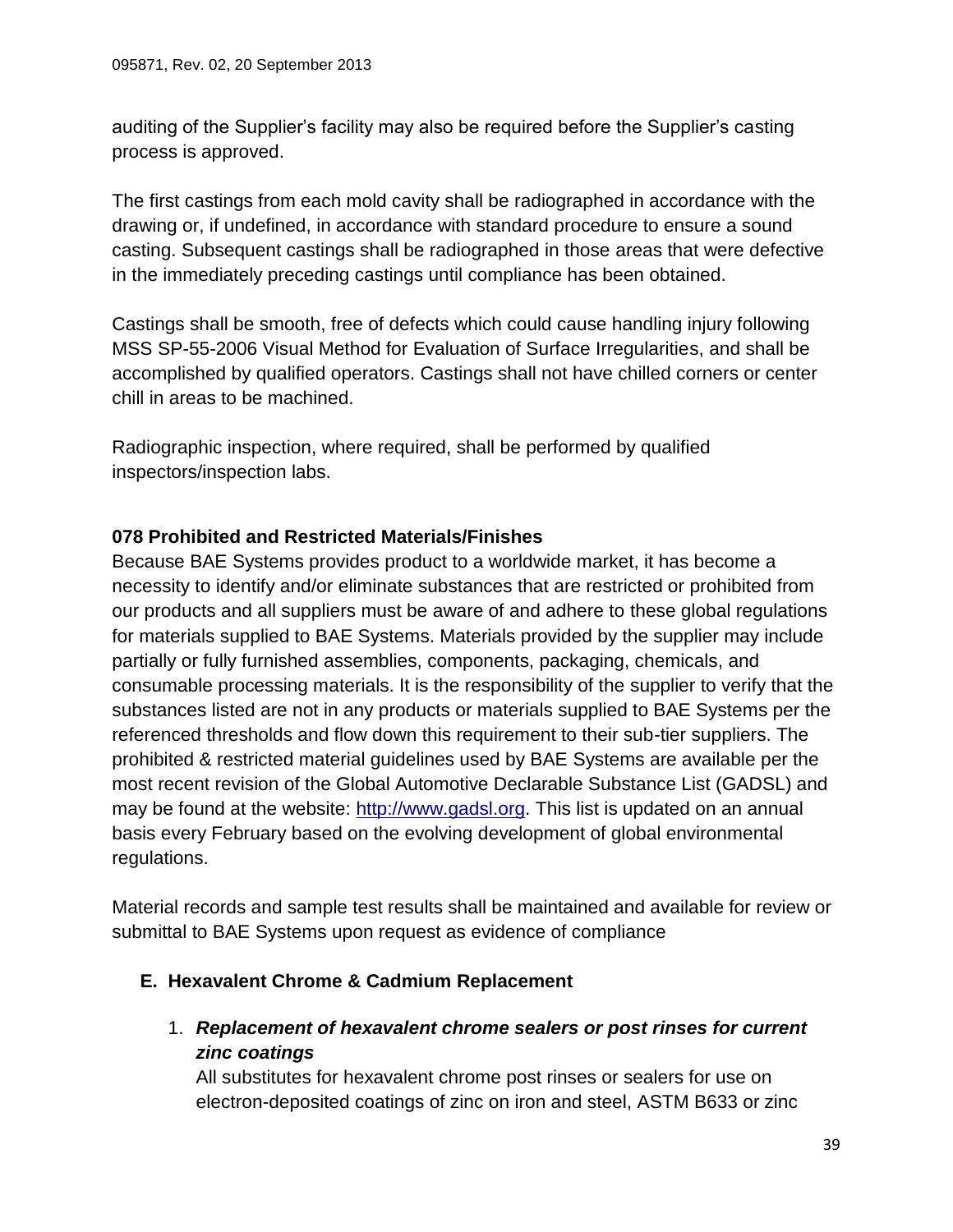coatings mechanically deposited on iron and steel, ASTM B695, or an approved equivalent zinc plating specifications or standards shall maintain the specified zinc coating thickness as designated on the applicable drawing callout. Hexavalent chrome substitutes when tested IAW ASTM B117 for 96 hours shall show neither corrosion products of the substitute coating nor zinc nor base metal corrosion products. The appearance of corrosion products visible to the unaided eye at normal reading distance shall be cause for rejection except that corrosion by-products of the substitute coating at the edge of specimens shall be met. Neither the coating or application process shall alter base metal physical properties or induce hydrogen embrittlement.

2. *Hexavalent chrome free finish notes for cadmium replacement and all new fasteners and small parts or replacement for zinc coating/plating* Finishes and coatings which are hexavalent chrome free and cadmium free may be used on all fastener grades and small parts if they pass ASTM B117 testing at 180 hours with no corrosion products visible to the unaided eye at normal reading distance which shall be cause for rejection except that corrosion by-products of the finish or coating at the edge of specimens shall not constitute failure. After 700 hours of ASTM B117 testing the appearance of red corrosion products visible to the unaided eye at normal reading distance shall be cause for rejection except that corrosion by-products of the finished or coating at the edge of the specimen shall not constitute failure. Neither the coating or application process shall alter vase metal physical properties or induce hydrogen embrittlement.

# <span id="page-39-0"></span>**F. Stainless Steel**

Stainless steel may be substituted for fasteners under UTS < 150 ksi, up to grade 7 and for small parts. Stainless steel fasteners and stainless sheet metal shall be passivated in accordance with ASTM A967 utilizing a hexavalent chrome free process then blackened with a chrome free process in accordance with best commercial practices. Small stainless plate metal parts may be blasted to NACE #2 or SSPC-SP10, the immediately blackened with a chrome free process in accordance with best commercial practices. Stainless steels which have been pickled and are free of scale, free iron, and exogenous foreign matter do not require further chemical passivation treatments prior to blackening with a chrome free process in accordance with best commercial practices.

# <span id="page-39-1"></span>**G. Torque and Clamping**

New coating technologies that have been approved to replace Hexavalent chromium and cadmium coatings shall be capable of maintaining torque and clamping values that have been established by the applicable drawing or for that particular bolt grade and diameter.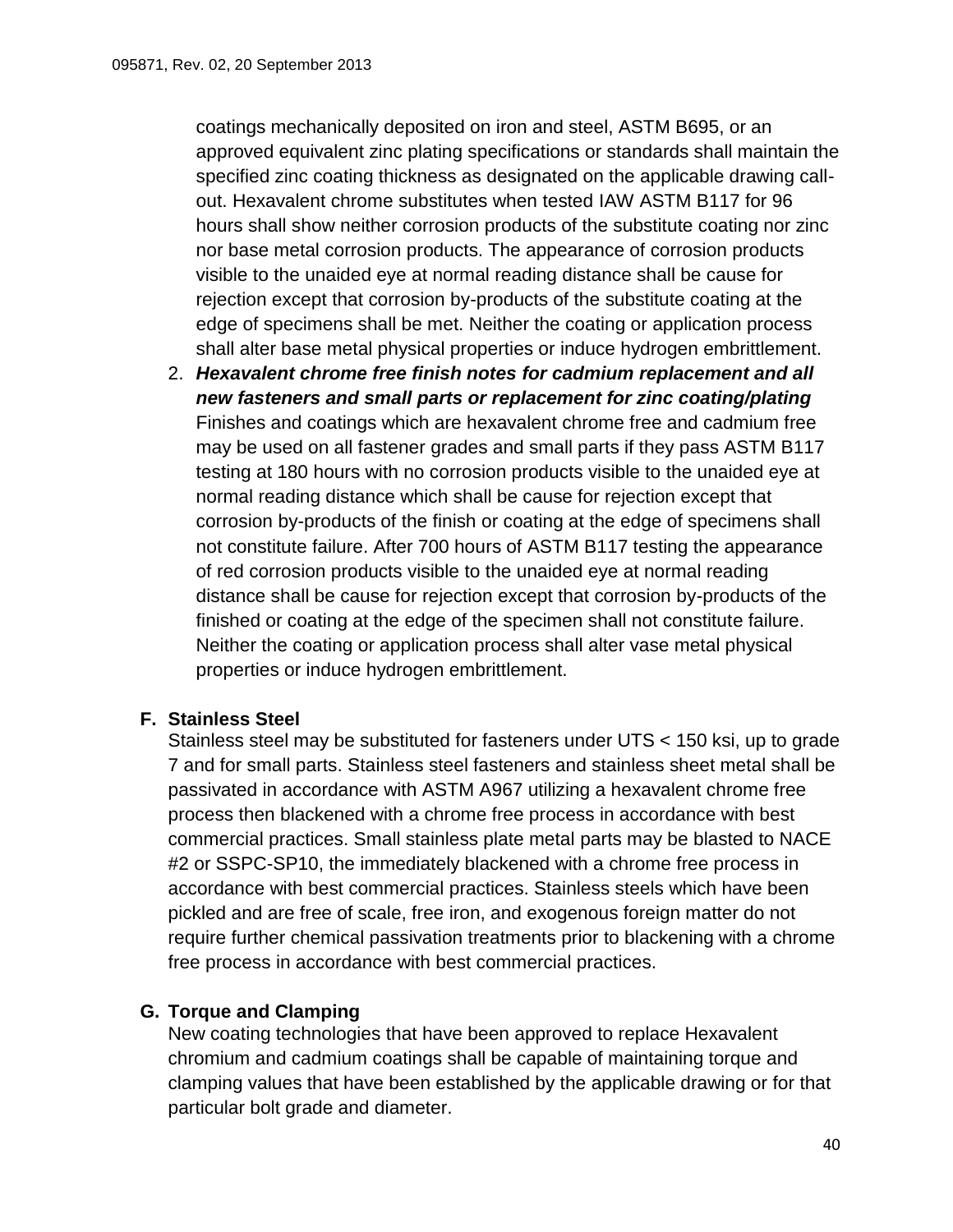## <span id="page-40-0"></span>**H. Hazardous Material Control**

Applicable federal, state, and local specification requirements apply for usage, procurement and shipping of hazardous material, including special surface finishing processes such as paint, zinc or chrome plating or anodizing etc. which may contain Volatile Organize Compounds (VOC).

All supplied items must be labeled by the manufacturer in accordance with applicable code. As a minimum, in order to assure the proper storage and disposal of hazardous or potentially hazardous material, every shipment shall be clearly marked with the following, as applicable:

- Product Name
- Manufacturer's Name and contact information
- Manufacturer's Item Number
- Manufacturer's Batch Number or Lot Number
- Date of Manufacture
- Expiration Date, as applicable
- Federal Hazardous Chemical Label
- BAE Systems Purchasing Agreement Number
- BAE Systems Item Number (if applicable)

#### <span id="page-40-1"></span>**079 Conditional Allowance of Hexavalent Chrome**

The use of Hexavalent Chrome is allowed under the following conditions:

- The supplier must operate in an environmentally sound manner whereby regulatory requirements of global regions, country, states and provinces, and local requirements become the minimum standards of their business practices.
- It is desirable for all suppliers to have an effective management system for environmental improvements and an effective way of flowing down requirements to their sub suppliers.
- Supplier can reference the following the link for the up to date chemical standards:

[http://www.volvologistics.com/logistics/global/en](http://www.volvologistics.com/logistics/global/en-gb/about%20us/core%20values/pages/demandsOnCarriers.aspx)[gb/about%20us/core%20values/pages/demandsOnCarriers.aspx](http://www.volvologistics.com/logistics/global/en-gb/about%20us/core%20values/pages/demandsOnCarriers.aspx)

# <span id="page-40-2"></span>**080 Specific Prohibition of Hexavalent Chrome**

The use of Hexavalent Chrome is prohibited in this item and cannot be used in any processed associated with the manufacturing of this product (including CARC finish application).